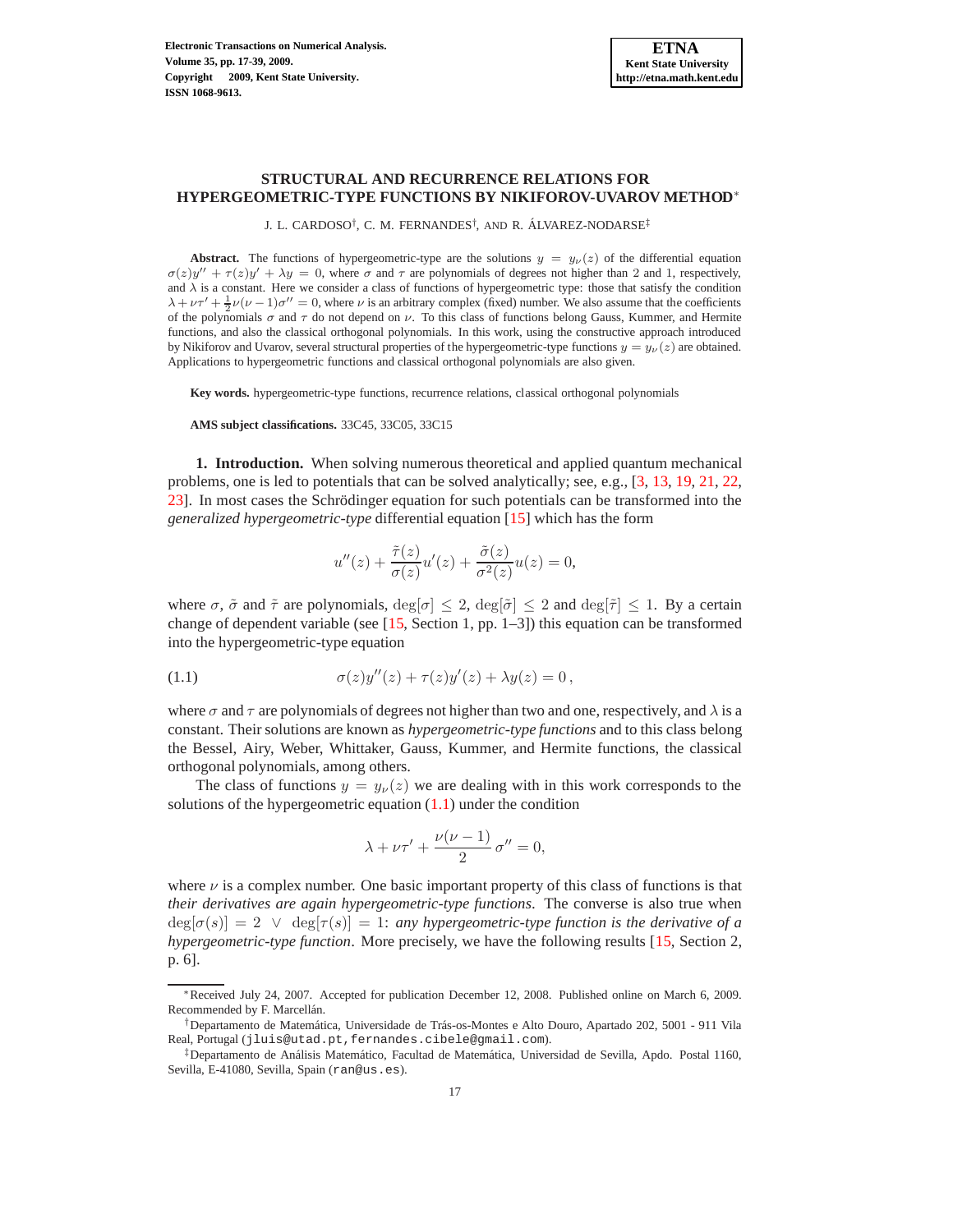1. if  $y = y(z)$  is a solution of [\(1.1\)](#page-0-0) then, the *n*-th derivative of  $y(z)$ ,  $v_n(z) := y^{(n)}(z)$ , is a solution of

<span id="page-1-0"></span>(1.2) 
$$
\sigma(z)v''_n(z) + \tau_n(z)v'_n(z) + \mu_n v_n(z) = 0,
$$

where

<span id="page-1-3"></span>
$$
\tau_n(z) = \tau(z) + n\sigma'(z)
$$

and

$$
\mu_n = \mu_n(\lambda) = \lambda + n\tau' + \frac{n(n-1)}{2}\sigma'';
$$

2. if  $v_n(z)$  is a solution of [\(1.2\)](#page-1-0) and  $\mu_k \neq 0$  for  $k = 1, \ldots, n - 1$ , then  $v_n = y^{(n)}(z)$ where  $y = y(z)$  is a solution of [\(1.1\)](#page-0-0).

<span id="page-1-2"></span>Joining these two properties it is possible to derive many other properties [\[15,](#page-21-3) pp. 14, 207, and 265]. Numerous structural properties of this class of functions have been studied in the last two decades [\[5,](#page-21-4) [6,](#page-21-5) [7,](#page-21-6) [8,](#page-21-7) [9,](#page-21-8) [25,](#page-22-3) [26\]](#page-22-4).

The recurrence relations for the special functions (and thus for the associated wave functions) are interesting not only from the theoretical point of view (they are useful for computing the values of matrix elements of certain physical quantities; see, e.g., [\[5\]](#page-21-4) and references therein), but also they can be used to numerically compute the values of the functions as well as their derivatives, as is shown in our previous paper [\[2\]](#page-21-9) for the case of Laguerre polynomials and the associated wave functions of the harmonic oscillator and of the hydrogen atom. Nevertheless, we need to point out that, although the recurrence relations seem to be more useful for the evaluation of the corresponding functions than other direct methods, one should be very careful when using them; see, e.g., the nice surveys  $[11, 24]$  $[11, 24]$  $[11, 24]$  on numerical evaluation and the convergence problem that appears when dealing with recurrence relations, or the most recent results [\[17,](#page-21-11) [18\]](#page-21-12) for the case of the hypergeometric function  $_2F_1$ .

In the present paper we obtain, in a unified way, several algebraic characteristics (recurrence and structural relations) for the solutions of the hypergeometric equation  $(1.1)$ , i.e., for the hypergeometric-type functions. In particular, we find several new recurrence and structural relations for the solutions of the hypergeometric equation  $(1.1)$  in terms of the polynomial coefficients  $\sigma$  and  $\tau$ , namely, Theorems [3.3](#page-6-0) and [3.5;](#page-7-0) Corollaries [3.8,](#page-10-0) [3.9,](#page-10-1) [3.10,](#page-10-2) [3.12,](#page-11-0) and [3.14.](#page-11-1) For the particular cases of *hypergeometric*, *confluent hypergeometric*, and *Hermite* equations, some of these results can be obtained also by using the properties of the hypergeometric functions; see [\[16,](#page-21-13) Section 33]. However, here we will use an alternative and more general *direct* approach based on the Nikiforov and Uvarov method [\[15,](#page-21-3) §3–§4], which allows us to obtain recurrences relations *a la carte `* . In this case we concentrate our effort on the not so well known fourth-term recurrence relations for the hypergeometric-type functions. Another advantage of this method is that it enables derivation of the recurrences in terms of the coefficients of the differential equation  $(1.1)$ , and therefore it can be easily implemented in any computer algebra system; see, e.g., [\[12\]](#page-21-14).

Finally, let us mention that many of the recurrence relations involving derivatives can be obtained by appropriate combinations of three recurrence relations of the hypergeometrictype functions; namely, the three-term recurrence relation and the two differentiation formulas of these functions given in [\[7\]](#page-21-6); see identities (5), (27), and (30), pp. 713, 716, and 717, respectively. This technique in not recommended, since the corresponding computations are cumbersome and the resulting coefficients are not, in general, as simple as the ones we present here. Let us also mention that for the case when the coefficients  $\sigma$  and  $\tau$  of the equation [\(1.1\)](#page-0-0)

<span id="page-1-1"></span>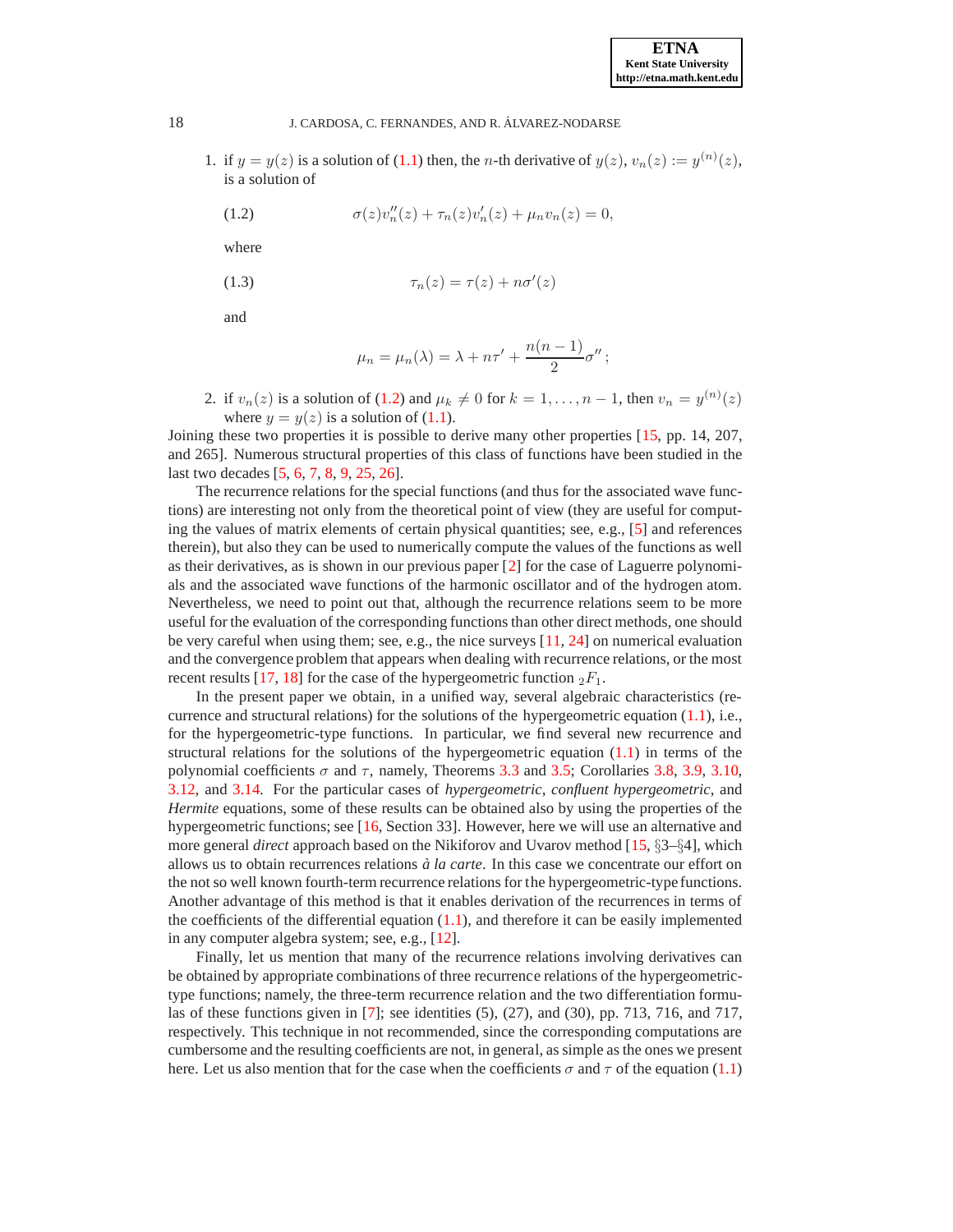**ETNA Kent State University http://etna.math.kent.edu**

change with the spectral parameter  $\lambda$ , a general theory that extents the Nikiforov-Uvarov one is presented in [\[27\]](#page-22-6).

The structure of the paper is as follows: In Section [2](#page-2-0) the preliminary results are presented. The main results of the paper are in Section [3,](#page-3-0) where three four-term recurrence relations are obtained and from them, several three-term recurrence relations are explicitly written down. Finally, in Section [4,](#page-12-0) applications to the hypergeometric, confluent hypergeometric, and Hermite functions, as well as to the classical orthogonal polynomials are given.

<span id="page-2-0"></span>**2. Preliminaries.** Here we will follow the notation and results of [\[15\]](#page-21-3). The above prop-erties [1](#page-1-1) and [2](#page-1-2) allow us to construct a family of particular solutions of  $(1.1)$  for a given  $\lambda$ . In fact, when  $\mu_n = 0$ , [\(1.2\)](#page-1-0) has the particular solution  $v_n(z) = C$ , (constant). By property [2,](#page-1-2)  $v_n(z) = y^{(n)}$  where  $y = y(z)$  is a solution of [\(1.1\)](#page-0-0). This means that when

<span id="page-2-1"></span>(2.1) 
$$
\lambda = \lambda_n := -n\tau' - \frac{n(n-1)}{2}\sigma'',
$$

the equation [\(1.1\)](#page-0-0) has a (particular) polynomial solution  $y(z) = y_n(z)$ , with  $\deg[y_n(z)] = n$ . Such polynomials are known as *polynomials of hypergeometric type* and correspond to the case when  $\lambda = \lambda_n$  is given by [\(2.1\)](#page-2-1). In particular, for them we have the *Rodrigues formula* 

<span id="page-2-5"></span>(2.2) 
$$
y_n(z) = \frac{B_n}{\rho(z)} \big[ \sigma^n(z) \rho(z) \big]^{(n)}
$$

where the  $B_n$ ,  $n = 0, 1, 2, \ldots$ , are normalizing constants and  $\rho(z)$  is a solution of the Pearson equation

,

<span id="page-2-2"></span>(2.3) 
$$
\left[\sigma(z)\rho(z)\right]' = \tau(z)\rho(z).
$$

Assuming that  $\rho$  is an analytic function on and inside a closed contour C surrounding the point  $s = z$  and making use of the Cauchy's integral theorem (see, e.g., [\[10\]](#page-21-15)), we may write

<span id="page-2-6"></span>(2.4) 
$$
y_n(z) = \frac{C_n}{\rho(z)} \int_{\mathcal{C}} \frac{\sigma^n(s)\rho(s)}{(s-z)^{(n+1)}} ds,
$$

where the  $C_n = n!B_n/(2\pi i)$  is a normalizing constant and  $\rho(z)$  satisfies [\(2.3\)](#page-2-2). This suggests to look for a particular solution of  $(1.1)$  of the form

<span id="page-2-4"></span>(2.5) 
$$
y_{\nu}(z) = \frac{C_{\nu}}{\rho(z)} \int_{\mathcal{C}} \frac{\sigma^{\nu}(s)\rho(s)}{(s-z)^{(\nu+1)}} ds,
$$

where  $C_{\nu}$  is a normalizing constant and  $\nu$  is an arbitrary complex parameter connected with  $\lambda$  by

<span id="page-2-3"></span>(2.6) 
$$
\lambda = \lambda_{\nu} = -\nu \tau' - \frac{\nu(\nu - 1)}{2} \sigma''.
$$

The following theorem asserts that the above suggestion is true.

**Theorem A** [\[15,](#page-21-3) p. 10]. Let  $\rho(z)$  *satisfy the Pearson equation* [\(2.3\)](#page-2-2)*, where*  $\nu$  *is a solution of [\(2.6\)](#page-2-3), and let* D *be a region of the complex plane which contains the piecewise smooth curve* C *of finite length. Then, equation [\(1.1\)](#page-0-0) has a particular solution of the form [\(2.5\)](#page-2-4) provided that the functions*  $\frac{\sigma^{\nu}(s)\rho(s)}{(s-z)^{(\nu+k)}},$  *for*  $k = 1, 2$ *,* 

• *are continuous as functions of the variables*  $s \in \mathcal{C}$ ,  $z \in D$ ;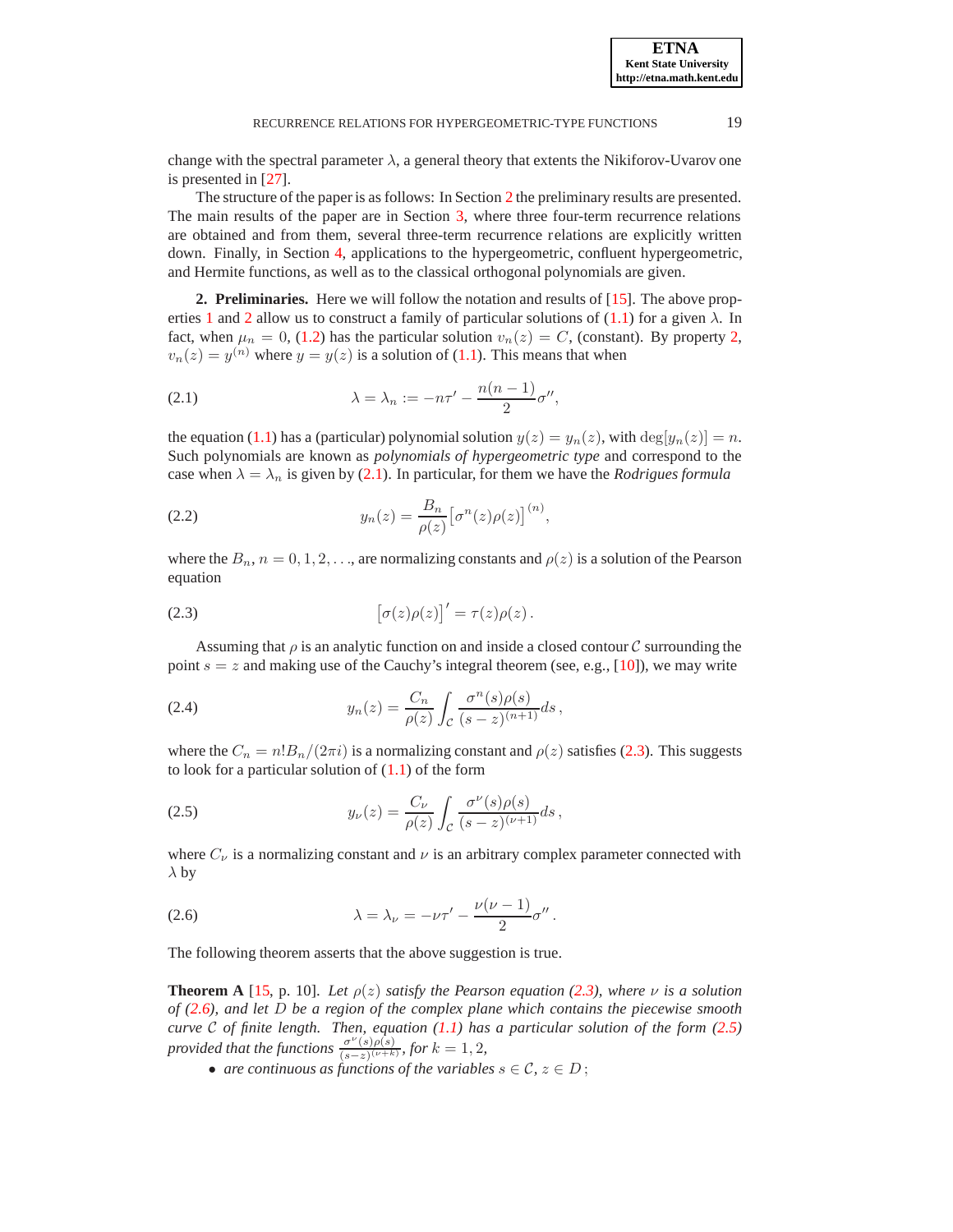• *for each fixed*  $s \in \mathcal{C}$ *, they are analytic as functions of*  $z \in D$ *;* and C is such that  $\frac{\sigma^{\nu+1}(s)\rho(s)}{(s-x)^{\nu+2}}$  $\frac{\nu+1(s)\rho(s)}{(s-z)^{\nu+2}}$  $s<sub>2</sub>$  $s_1 = 0$ , where  $s_1$  and  $s_2$  are the endpoints of C.

If the integral in  $(2.5)$  is an improper one, then the result remains valid if the convergence of the integral is uniform [\[10,](#page-21-15) p. 188].

In the next sections, generalizing  $(1.3)$ , we will use the notation

<span id="page-3-5"></span>(2.7) 
$$
\tau_{\nu}(z) = \tau(z) + \nu \sigma'(z) = \tau'_{\nu} z + \tau_{\nu}(0), \quad \nu \in \mathbb{C},
$$

and, in order to keep valid property [2](#page-1-2) of Section [1,](#page-0-1) we will restrict ourselves to the condition  $deg[\sigma(s)] = 2 \lor deg[\tau(s)] = 1.$ 

<span id="page-3-0"></span>**3. Recurrence relations for the hypergeometric-type functions.** Now we are ready to establish the main results of this paper.

### **3.1. Four-term recurrence relations.** First, we prove the following theorem.

<span id="page-3-7"></span>THEOREM 3.1. *Consider the hypergeometric-type functions*  $y_{\nu-1}^{(k)}(z)$ ,  $y_{\nu}^{(k)}(z)$ ,  $y_{\nu}^{(k+1)}(z)$ , and  $y_{\nu+1}^{(k+1)}(z)$  defined by [\(2.5\)](#page-2-4). Suppose that  $\rho(z)$  is a solution of [\(2.3\)](#page-2-2) and

<span id="page-3-3"></span>(3.1) 
$$
\frac{\sigma^{\nu}(s)\rho(s)}{(s-z)^{\nu-k-1}}s^m\Big|_{s_1}^{s_2}=0, \quad m=0,1,2,...,
$$

*where*  $s_1$  *and*  $s_2$  *are the end points of C. Then, there exist polynomial coefficients*  $A_{ik}(z)$ *,*  $i = 1, 2, 3, 4$ , not all identically zero, such that

<span id="page-3-4"></span>
$$
(3.2) \qquad A_{1k}(z)y_{\nu-1}^{(k)}(z) + A_{2k}(z)y_{\nu}^{(k)}(z) + A_{3k}(z)y_{\nu}^{(k+1)}(z) + A_{4k}(z)y_{\nu+1}^{(k+1)}(z) = 0.
$$

*Moreover, the functions*  $A_{ik}$ ,  $i = 1, 2, 3, 4$  *are given by* 

<span id="page-3-6"></span>(3.3)

$$
\label{eq:11} \begin{cases} A_{1k}(z)=-\tau_{\nu}^{\prime}\tau_{\frac{\nu+k-1}{2}}^{\prime}\tau_{\frac{\nu+k-2}{2}}^{\prime}\Big[\tau_{\nu-1}^{2}(0)\frac{\sigma^{\prime\prime}}{2}-\tau_{\nu-1}^{\prime}\Big(\tau_{\nu-1}(0)\sigma^{\prime}(0)-\tau_{\nu-1}^{\prime}\sigma(0)\Big)\Big]\\ \times\frac{C_{\nu}}{C_{\nu-1}}\Big(R(z)-2\sigma^{\prime}(z)\Big),\\[2mm] A_{2k}(z)\!=\!(\nu-k)\tau_{\frac{\nu}{2}-1}^{\prime}\tau_{\nu}^{\prime}\tau_{\frac{\nu+k-1}{2}}^{\prime}\left[\Big(R(z)-2\sigma^{\prime}(z)\Big)\Big(\tau_{\nu-1}(z)\frac{\sigma^{\prime\prime}}{2}-\sigma^{\prime}(z)\tau_{\nu-1}^{\prime}\Big)-\tau_{\nu-1}^{\prime}\sigma^{\prime\prime}\sigma(z)\right],\\[2mm] A_{3k}(z)\!=\!\left[\tau_{\nu}^{\prime}\tau_{\frac{\nu+k-1}{2}}^{\prime}R(z)+( \nu-k)\frac{(\sigma^{\prime\prime})^{2}}{2}\tau_{\nu}(z)-2\tau_{\nu-\frac{1}{2}}^{\prime}\tau_{\nu}^{\prime}\sigma^{\prime}(z)\right]\tau_{\frac{\nu}{2}-1}^{\prime}\tau_{\nu-1}^{\prime}\sigma(z),\\[2mm] A_{4k}(z)\!=\!(\nu-k)\frac{C_{\nu}}{C_{\nu+1}}\tau_{\frac{\nu}{2}-1}^{\prime}\tau_{\nu-1}^{\prime}\sigma^{\prime\prime}\sigma(z), \end{cases}
$$

*where*  $R(z)$  *is an arbitrary function of z.* 

*Proof.* From [\[15,](#page-21-3) Eq. (9), p. 17], we have

<span id="page-3-1"></span>
$$
(3.4) \t y_{\nu}^{(k)}(z) = \frac{C_{\nu}^{(k)}}{\sigma^k(z)\rho(z)} \int_{\mathcal{C}} \frac{\sigma^{\nu}(s)\rho(s)}{(s-z)^{\nu-k+1}} ds, \t C_{\nu}^{(n)} = \left(\prod_{j=0}^{n-1} \tau'_{\frac{\nu+j-1}{2}}\right) C_{\nu}.
$$

Now, using [\[15,](#page-21-3) Eqs. (4), p. 16 and (9), p. 17],

<span id="page-3-2"></span>(3.5) 
$$
y_{\nu}^{(k)}(z) = \frac{C_{\nu}^{(k)}}{\sigma^k(z)\rho(z)} \frac{1}{\nu - k} \int_{\mathcal{C}} \frac{\tau_{\nu - 1}(s)\sigma^{\nu - 1}(s)\rho(s)}{(s - z)^{\nu - k}} ds.
$$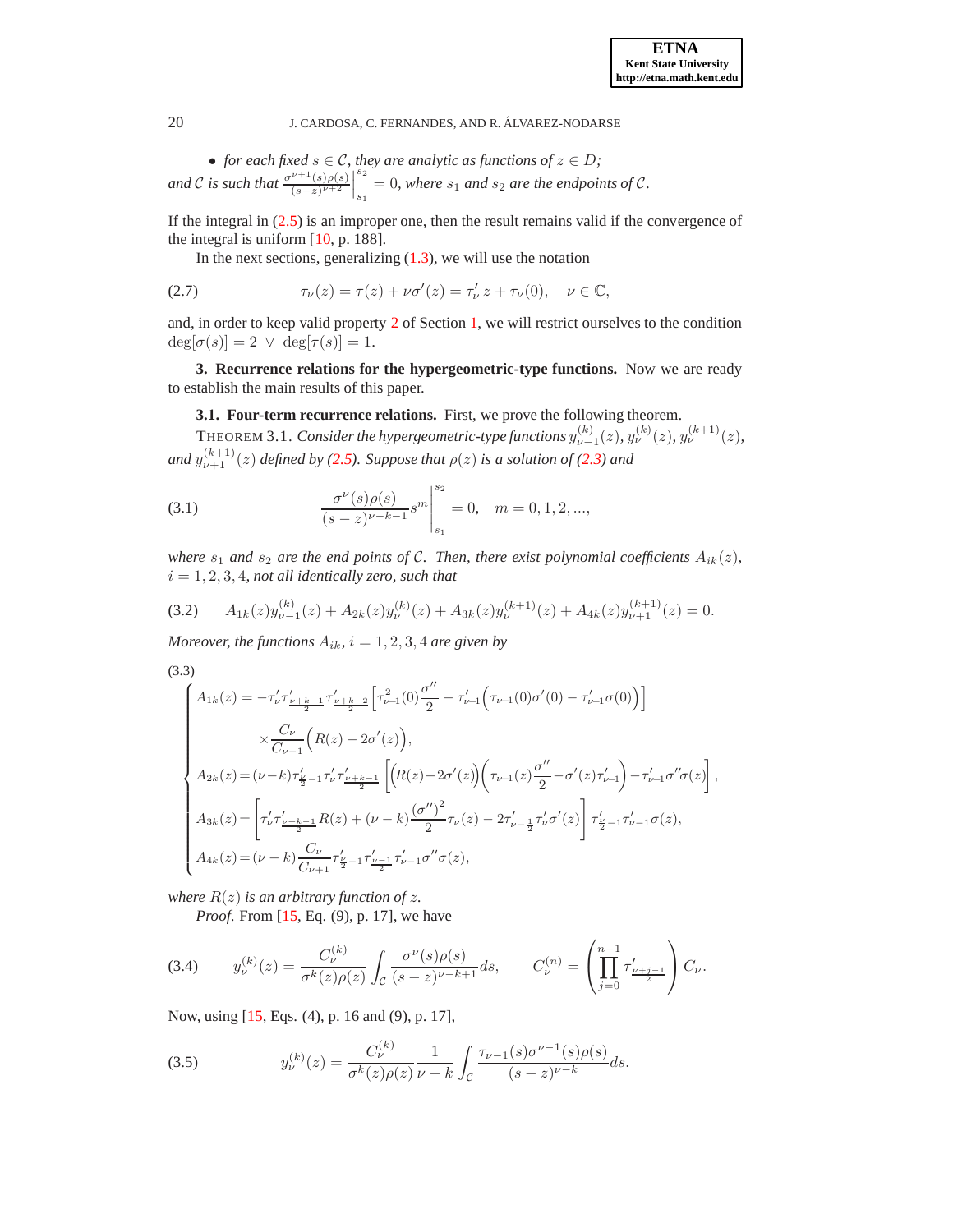Substituting the above expressions  $(3.4)$  and  $(3.5)$  in

$$
S(z) = A_{1k}(z)y_{\nu-1}^{(k)}(z) + A_{2k}(z)y_{\nu}^{(k)}(z) + A_{3k}(z)y_{\nu}^{(k+1)}(z) + A_{4k}(z)y_{\nu+1}^{(k+1)}(z),
$$

we obtain

<span id="page-4-0"></span>(3.6) 
$$
S(z) = \frac{1}{\sigma^{k+1}(z)\rho(z)} \int_{\mathcal{C}} \frac{\sigma^{\nu-1}(s)\rho(s)}{(s-z)^{\nu-k}} P(s) ds,
$$

where

<span id="page-4-1"></span>(3.7) 
$$
P(s) = A_{1k}(z)C_{\nu-1}^{(k)}\sigma(z) + A_{2k}(z)\frac{C_{\nu}^{(k)}}{\nu-k}\sigma(z)\tau_{\nu-1}(s) + A_{3k}(z)C_{\nu}^{(k+1)}\sigma(s) + A_{4k}(z)\frac{C_{\nu+1}^{(k+1)}}{\nu-k}\tau_{\nu}(s)\sigma(s).
$$

Let us define a function  $Q(z, s)$  which is, for every fixed z, a polynomial in s such that

$$
\frac{\sigma^{\nu-1}(s)\rho(s)}{(s-z)^{\nu-k}}P(s) = \frac{\partial}{\partial s}\left[\frac{\sigma^{\nu}(s)\rho(s)}{(s-z)^{\nu-k-1}}Q(z,s)\right].
$$

If such a function  $Q$  exists, then the integral  $(3.6)$  vanishs by the boundary conditions  $(3.1)$ , and therefore  $(3.2)$  holds. Let us show that the aforementioned function  $Q$  always exists.

Taking the derivative of the right hand side of the last equality, one gets

<span id="page-4-2"></span>(3.8) 
$$
P(s) = [\tau_{\nu-1}(s)(s-z) - (\nu - k - 1)\sigma(s)] Q(z, s) + \sigma(s)(s-z) \frac{\partial Q}{\partial s}(z, s).
$$

Comparing the expressions  $(3.7)$  and  $(3.8)$ , we may conclude that, with respect to the variable s,  $\deg [Q(z, s)] = \deg_s [Q(z, s)] \leq 1$ . Thus, using the expansions

$$
Q(z,s) = Q(z,z) + \frac{\partial Q}{\partial s}(z,z)(s-z),
$$

<span id="page-4-4"></span>(3.9) 
$$
\tau_{\nu}(s) = \tau_{\nu}(z) + \tau_{\nu}'(s - z), \quad \sigma(s) = \sigma(z) + \sigma'(z)(s - z) + \frac{\sigma''}{2}(s - z)^2,
$$

as well as  $(2.7)$ , we have

<span id="page-4-3"></span>
$$
(3.10)
$$

$$
\begin{cases}\nA_{1k}(z)C_{\nu-1}^{(k)}\sigma(z) + A_{2k}(z)\frac{C_{\nu}^{(k)}}{\nu-k}\tau_{\nu-1}(z)\sigma(z) + A_{3k}(z)C_{\nu}^{(k+1)}\sigma(z) + \\
\quad + A_{4k}(z)\frac{C_{\nu+1}^{(k+1)}}{\nu-k}\tau_{\nu}(z)\sigma(z) = -( \nu - k - 1 )\sigma(z)Q(z, z), \\
A_{2k}(z)\frac{C_{\nu}^{(k)}}{\nu-k}\tau_{\nu-1}^{'}\sigma(z) + A_{3k}(z)C_{\nu}^{(k+1)}\sigma'(z) + A_{4k}(z)\frac{C_{\nu+1}^{(k+1)}}{\nu-k}\left[\tau_{\nu}(z)\sigma'(z) + \tau_{\nu}^{'}\sigma(z)\right] = \\
\tau_{k}(z)Q(z, z) - (\nu - k - 2 )\sigma(z)\frac{\partial Q}{\partial s}(z, z), \\
A_{3k}(z)C_{\nu}^{(k+1)}\frac{\sigma''}{2} + A_{4k}(z)\frac{C_{\nu+1}^{(k+1)}}{\nu-k}\left[\tau_{\nu}(z)\frac{\sigma''}{2} + \tau_{\nu}^{'}\sigma'(z)\right] = \tau_{\frac{\nu+k-1}{2}}^{'}Q(z, z) + \\
\tau_{k+1}(z)\frac{\partial Q}{\partial s}(z, z), \\
A_{4k}(z)\frac{C_{\nu+1}^{(k+1)}}{\nu-k}\tau_{\nu}^{'}\sigma'' = 2\tau_{\frac{\nu+k}{2}}^{'}\frac{\partial Q}{\partial s}(z, z).\n\end{cases}
$$

**ETNA Kent State University http://etna.math.kent.edu**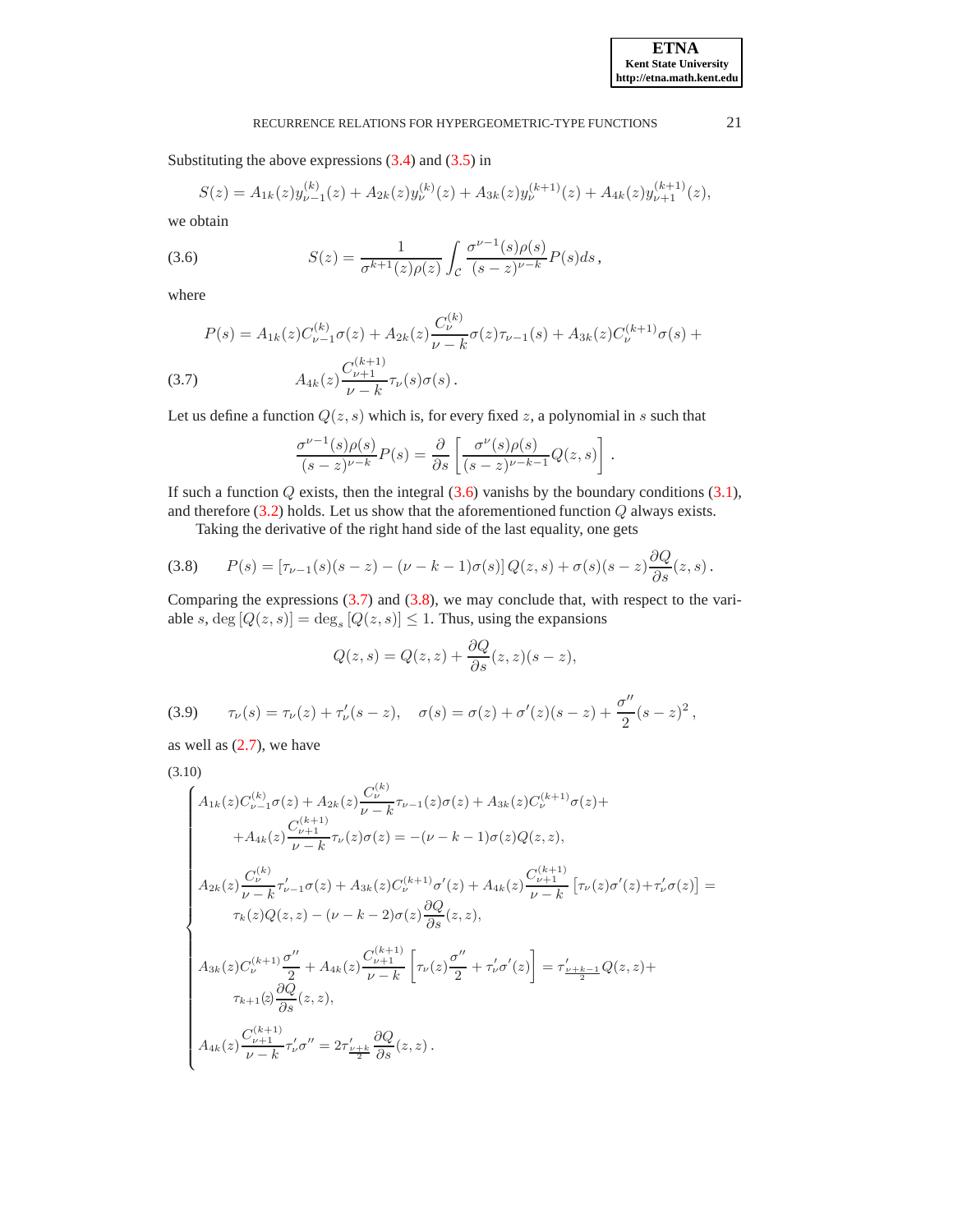Therefore, we have an indeterminate linear system of four equations with six unknowns: the functions  $A_{ik}(z)$ ,  $i = 1, 2, 3, 4$ , and the coefficients in the variable z of the polynomial (on s)  $Q(z, s)$ . This guarantees not only the existence of the functions  $A_{ik}(z)$ ,  $i = 1, 2, 3, 4$ , but also of the polynomial  $Q(z, s)$  introduced above. Assuming that  $\sigma'' \neq 0$ , the above system can be written as

$$
\begin{cases}\nA_{1k}(z)C_{\nu-1}^{(k)}\sigma(z) = -\frac{\tau_{\nu-1}(z)}{\tau_{\nu-1}'}\left(Q(z,z) - \frac{2}{\sigma''}\sigma'(z)\frac{\partial Q}{\partial s}(z,z)\right)\times \\
& \qquad \left[\tau_{\nu-1}(z) + \frac{2}{\sigma''}\tau_{\nu-1}' \times \left(\frac{\tau_{\nu-1}'}{\tau_{\nu-1}(z)}\sigma(z) - \sigma'(z)\right)\right], \\
A_{2k}(z)\frac{C_{\nu}^{(k)}}{\nu-k} = \frac{1}{\sigma(z)\tau_{\nu-1}'}\left(\tau_{\nu-1}(z) - \frac{2}{\sigma''}\sigma'(z)\tau_{\nu-1}'\right)\left(Q(z,z) - \frac{2}{\sigma''}\sigma'(z)\frac{\partial Q}{\partial s}(z,z)\right) \\
& \qquad \left. - \frac{2}{\sigma''}\frac{\partial Q}{\partial s}(z,z),\right.\n\end{cases}
$$
\n
$$
A_{3k}(z)C_{\nu}^{(k+1)} = \frac{2}{\sigma''}\left[\tau_{\frac{\nu+k-1}{2}}'Q(z,z) + \left(\frac{\tau_{\nu}(z)}{\tau_{\nu}'}(\nu-k)\frac{\sigma''}{2} - \frac{2}{\sigma''}\sigma'(z)\tau_{\nu-\frac{1}{2}}'\right)\frac{\partial Q}{\partial s}(z,z)\right],
$$
\n
$$
A_{4k}(z)\frac{C_{\nu+1}^{(k+1)}}{\nu-k} = \frac{2}{\sigma''}\frac{\tau_{\frac{\nu+k}{2}}'}{\tau_{\nu}'}\frac{\partial Q}{\partial s}(z,z).
$$

Substituting the values  $A_{ik}$ ,  $i = 1, 2, 3, 4$ , from above in the equation [\(3.2\)](#page-3-4), which is a homogeneous linear equation, choosing  $Q(z, z) = \frac{\partial Q}{\partial s}(z, z)R(z)/\sigma''$ , where  $R(z)$  is an arbitrary function of z, using relations [\(3.4\)](#page-3-1) for the constants  $C_{\nu}^{(n)}$ , and simplifying the common factors, we get the non-trivial solution  $(3.3)$ .  $\Box$ 

Notice that formulae [\(3.3\)](#page-3-6) are still valid for  $\sigma'' = 0$ . This is a consequence of [\(3.2\)](#page-3-4) and the principle of analytic continuation. Moreover, if one chooses  $R(z)$  to be a polynomial in z then the corresponding expressions for the coefficients  $A_{ik}(z)$ ,  $i = 1, 2, 3, 4$ , in [\(3.3\)](#page-3-6) are polynomials in  $z$ . Finally, let us mention that this method enables one to construct other types of solutions, not necessarily polynomials, since  $R(z)$  is an arbitrary function of z.

<span id="page-5-0"></span>REMARK 3.2. Let us briefly analyze the cases when  $\sigma'' = 0$ . In this case, from [\(3.3\)](#page-3-6), we have two possibilities.

1. If  $deg[\sigma(s)] = 1 \wedge deg[\tau(s)] = 1$ , then  $A_{4k} = 0$ .

2. If  $\deg[\sigma(s)] = 0 \land \deg[\tau(s)] = 1$ , then  $A_{2k} = 0 = A_{4k}$ .

Since we are looking for solutions with coefficients  $A_{ik}(z)$ ,  $i = 1, 2, 3, 4$ , which do not vanish at the same time, we need to compare the expressions [\(3.7\)](#page-4-1) and [\(3.8\)](#page-4-2). From this analysis follows that  $deg_s[Q(z, s)] = 0$ . In the first case  $Q(z, s)$  is a constant  $\neq 0$ , while in the second one  $Q(z, s)$  is identically zero. Notice that in both cases the resulting systems are not equivalent to [\(3.10\)](#page-4-3). The coefficients in these two cases are given as follows,

• when deg  $\sigma = 1$ ,  $\sigma(s) = \sigma(z) + \sigma'(s - z)$  and  $\tau(s) = \tau(z) + \tau'(s - z)$ , by

$$
\begin{cases}\nA_{1k}(z) = \frac{2C_{\nu}}{C_{\nu-1}} \tau' \Big( \tau' \sigma(z) - \sigma' \tau_{\nu-1}(z) \Big), \\
A_{2k}(z) = (\nu - k) \tau' \sigma', \\
A_{3k}(z) = -(\nu - k) (\sigma')^2 - 2\tau' \sigma(z), \\
A_{4k}(z) = \frac{C_{\nu}}{C_{\nu+1}} (\nu - k) \sigma';\n\end{cases}
$$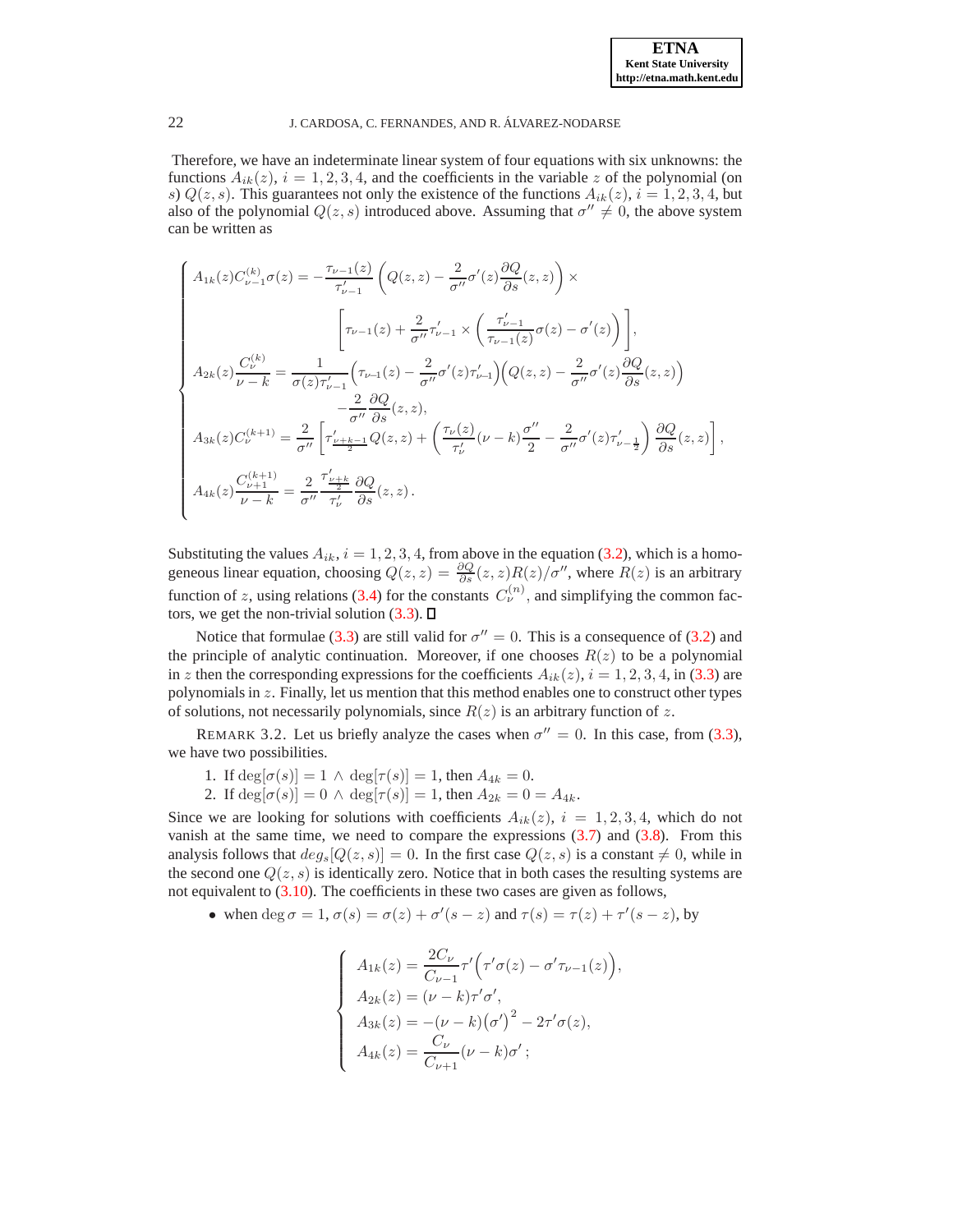• when deg  $\sigma = 0$ ,  $\sigma(s) = \sigma(z)$  and  $\tau(s) = \tau(z) + \tau'(s - z)$ , by

$$
\begin{cases}\nA_{1k}(z) = -\frac{C_{\nu}}{C_{\nu-1}} \tau' A_{3k}(z), \\
A_{2k}(z) = -\frac{C_{\nu+1}}{C_{\nu}} \tau' A_{4k}(z),\n\end{cases}
$$

where  $A_{3k}(z)$  and  $A_{4k}(z)$  are arbitrary polynomials in z.

In a similar fashion we can prove the following theorem.

<span id="page-6-0"></span>THEOREM 3.3. *Consider the functions of hypergeometric type*  $y_{\nu-1}^{(k+1)}(z)$ ,  $y_{\nu}^{(k)}(z)$ ,  $y_{\nu}^{(k+1)}(z)$ , and  $y_{\nu+1}^{(k+1)}(z)$ . Suppose that  $\rho(z)$  is a solution of [\(2.3\)](#page-2-2), satisfying condition [\(3.1\)](#page-3-3). *Then, there exist polynomial coefficients*  $B_{ik}(z)$ *, i* = 1, 2, 3, 4*, not all identically zero, such that*

<span id="page-6-2"></span>
$$
(3.11) \quad B_{1k}(z)y_{\nu-1}^{(k+1)}(z) + B_{2k}(z)y_{\nu}^{(k)}(z) + B_{3k}(z)y_{\nu}^{(k+1)}(z) + B_{4k}(z)y_{\nu+1}^{(k+1)}(z) = 0.
$$

*Moreover, the functions*  $B_{ik}$ *, i* = 1, 2, 3, 4*, are given by* 

<span id="page-6-1"></span>(3.12)

$$
\label{eq:11} \left\{ \begin{aligned} B_{1k}(z)&=\frac{C_{\nu}}{C_{\nu-1}}\tau_{\nu}^{\prime}\tau_{\frac{\nu+k-1}{2}}^{\prime}\Big[\tau_{\nu\!-\!1}^{2}(0)\frac{\sigma^{\prime\prime}}{2}-\tau_{\nu\!-\!1}^{\prime}\Big(\tau_{\nu\!-\!1}(0)\sigma^{\prime}(0)-\tau_{\nu\!-\!1}^{\prime}\sigma(0)\Big)\Big]\times\\ &\qquad \Big(R(z)-2\sigma^{\prime}(z)\Big),\\ B_{2k}(z)&=-(\nu-k)\tau_{\nu}^{\prime}\tau_{\frac{\nu}{2}-1}^{\prime}\tau_{\frac{\nu+k-1}{2}}^{\prime}\Big[R(z)\tau_{\nu-1}^{\prime}+\Big(\tau_{\nu-1}(z)\sigma^{\prime\prime}-2\sigma^{\prime}(z)\tau_{\nu-1}^{\prime}\Big)\Big],\\ B_{3k}(z)&=\tau_{\nu}^{\prime}\tau_{\frac{\nu}{2}-1}^{\prime}\left[\tau_{\frac{\nu+k-1}{2}}^{\prime}R(z)+(\nu-k)\frac{(\sigma^{\prime\prime})^{2}}{2\tau_{\nu}^{\prime}}\tau_{\nu}(z)-2\tau_{\nu-\frac{1}{2}}^{\prime}\sigma^{\prime}(z)\right]\tau_{\nu-1}(z),\\ B_{4k}(z)&=(\nu-k)\sigma^{\prime\prime}\frac{C_{\nu}}{C_{\nu+1}}\tau_{\frac{\nu}{2}-1}^{\prime}\tau_{\frac{\nu-1}{2}}^{\prime}\tau_{\nu-1}(z), \end{aligned} \right.
$$

*where*  $R(z)$  *is an arbitrary function of z.* 

REMARK 3.4. As in Remark [3.2,](#page-5-0) when  $\sigma'' = 0$  from [\(3.12\)](#page-6-1), the following two cases apply.

1. If  $deg[\sigma(s)] = 1 \wedge deg[\tau(s)] = 1$ , then  $B_{4k} = 0$ .

2. If  $\deg[\sigma(s)] = 0 \land \deg[\tau(s)] = 1$ , then  $B_{4k} = 0$ .

Solving the corresponding systems, we find

• deg 
$$
\sigma = 1
$$
 and deg  $\tau = 1$ ,  $\sigma(s) = \sigma(z) + \sigma'(s - z)$  and  $\tau(s) = \tau(z) + \tau'(s - z)$ 

$$
\left\{\begin{array}{l} B_{1k}(z)=\frac{2C_{\nu}}{C_{\nu-1}}\Big(\sigma'\tau_{\nu-1}(z)-\tau'\sigma(z)\Big),\\ B_{2k}(z)=(\nu-k)\tau',\\ B_{3k}(z)=-2\tau_{\frac{3\nu-k-2}{2}},\\ B_{4k}(z)=\frac{C_{\nu}}{C_{\nu+1}}(\nu-k)\,; \end{array}\right.
$$

• deg  $\sigma = 0$  and deg  $\tau = 1$ ,  $\sigma(s) = \sigma(z)$  and  $\tau(s) = \tau(z) + \tau'(s - z)$ 

$$
\begin{cases}\nB_{3k}(z) = \frac{C_{\nu-1}}{\tau' C_{\nu}} \tau(z) A_{1k}(z), \\
B_{4k}(z) = -\frac{C_{\nu-1}}{\tau' C_{\nu+1}} (\nu - k) A_{1k}(z) - \frac{C_{\nu}}{\tau' C_{\nu+1}} A_{2k}(z),\n\end{cases}
$$

where  $B_{1k}(z)$  and  $B_{2k}(z)$  are arbitrary polynomials in z.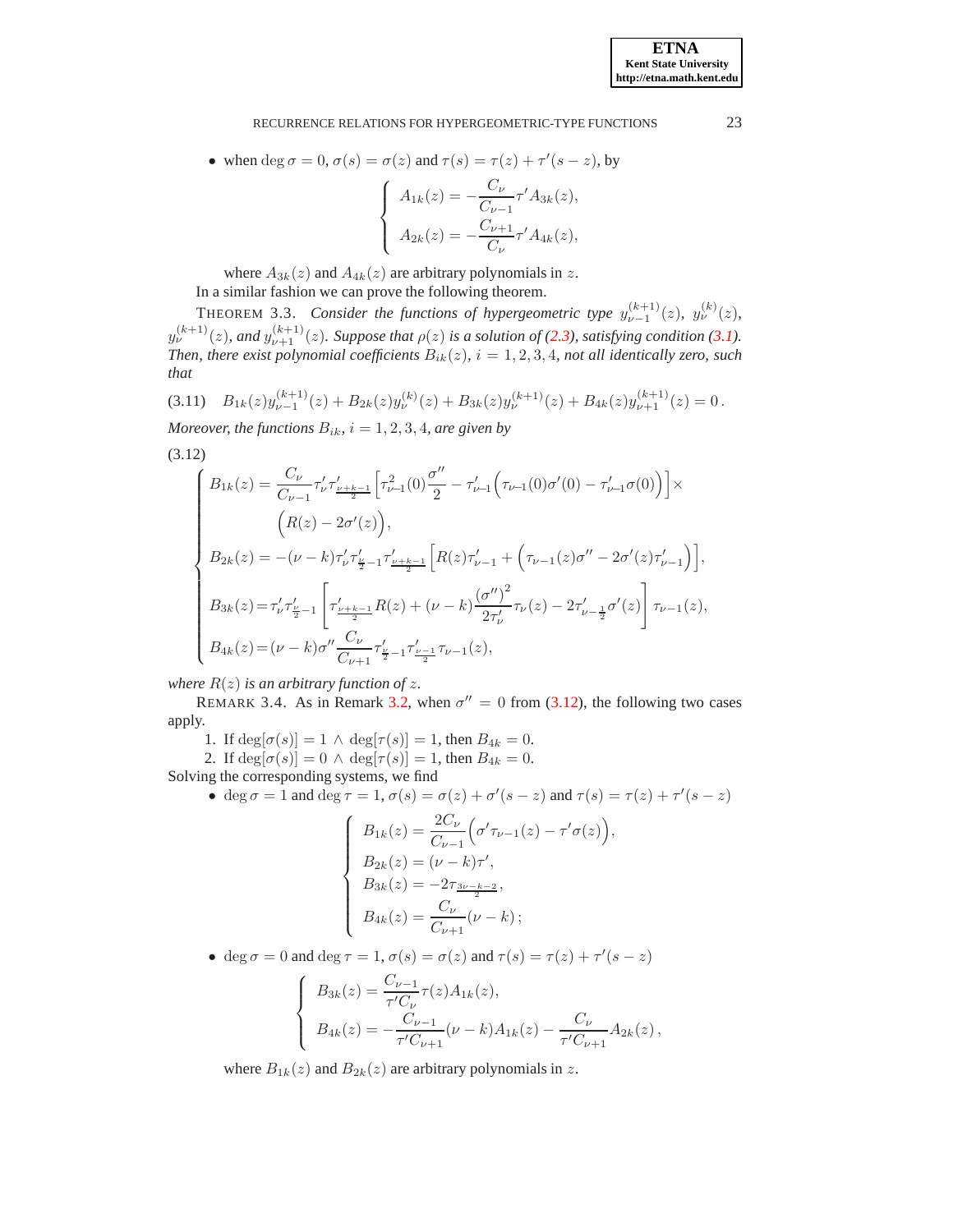| <b>ETNA</b>                  |
|------------------------------|
| <b>Kent State University</b> |
| http://etna.math.kent.edu    |

<span id="page-7-0"></span>THEOREM 3.5. *Consider the functions of hypergeometric type*  $y_{\nu-1}^{(k)}(z)$ ,  $y_{\nu}^{(k)}(z)$ ,  $y_{\nu}^{(k+1)}(z)$ , and  $y_{\nu+1}^{(k)}(z)$ *. Suppose that*  $\rho(z)$  *is a solution of* [\(2.3\)](#page-2-2)*, satisfying condition* [\(3.1\)](#page-3-3)*. Then, there exist polynomial coefficients*  $D_{ik}(z)$ *, i* = 1, 2, 3, 4*, not all identically zero, such that*

<span id="page-7-1"></span>
$$
(3.13) \qquad D_{1k}(z)y_{\nu-1}^{(k)}(z) + D_{2k}(z)y_{\nu}^{(k)}(z) + D_{3k}(z)y_{\nu}^{(k+1)}(z) + D_{4k}(z)y_{\nu+1}^{(k)}(z) = 0.
$$

*Moreover, the functions*  $D_{ik}$ ,  $i = 1, 2, 3, 4$  *are given by* (3.14)

<span id="page-7-4"></span>
$$
\left\{\begin{array}{l} D_{1k}=\frac{C_{\nu}}{C_{\nu-1}}\tau_{\nu}'\tau_{\frac{\nu+k-1}{2}}'\tau_{\frac{\nu+k-2}{2}}'\left(H(z)-\tau_{\nu-\frac{1}{2}}'\right)\times\\ \left[\tau_{\nu-1}^2(0)\frac{\sigma''}{2}+\tau_{\nu-1}'\left(\sigma(0)\tau_{\nu-1}'-\sigma'(0)\tau_{\nu-1}(0)\right)\right],\\[2mm] D_{2k}=(\nu-k)\tau_{\nu-\frac{1}{2}}'\tau_{\nu}'\tau_{\frac{\nu}{2}-1}'\tau_{\frac{\nu+k-1}{2}}'\times\\ \left[\left(\tau(0)\sigma''-\sigma'(0)\tau'\right)-\frac{\sigma''}{2}\tau_{\nu-1}(z)+H(z)\frac{\sigma'(0)\tau_{\nu}'-\tau_{\nu}(0)\sigma''}{\tau_{\nu}'}\right],\\[2mm] D_{3k}=-\tau_{\nu-1}'\tau_{\nu-\frac{1}{2}}'\tau_{\frac{\nu}{2}-1}'\tau_{\nu}'\left(H(z)-\tau_{\frac{\nu+k-1}{2}}'\right)\sigma(z),\\[2mm] D_{4k}=H(z)(\nu-k)(\nu-k+1)\frac{\sigma''}{2}\frac{C_{\nu}}{C_{\nu+1}}\tau_{\nu-1}'\tau_{\frac{\nu}{2}-1}'\tau_{\frac{\nu-1}{2}}', \end{array}\right.
$$

*where*  $H(z)$  *is an arbitrary function of z.* 

*Proof.* Substituting [\(3.4\)](#page-3-1) and [\(3.5\)](#page-3-2) in the equation

$$
S(z) = D_{1k}(z)y_{\nu-1}^{(k)}(z) + D_{2k}(z)y_{\nu}^{(k)}(z) + D_{3k}(z)y_{\nu}^{(k+1)}(z) + D_{4k}(z)y_{\nu+1}^{(k)}(z),
$$

we obtain

$$
S(z) = \frac{1}{\sigma^{k+1}(z)\rho(z)} \int_C \frac{\sigma^{\nu-1}(s)\rho(s)}{(s-z)^{\nu-k}} P(s)ds,
$$

where  $P(s)$  is given by

<span id="page-7-2"></span>(3.15) 
$$
P(s) = D_{1k}C_{\nu-1}^{(k)}\sigma(z) + D_{2k}\frac{C_{\nu}^{(k)}}{\nu - k}\sigma(z)\tau_{\nu-1}(s) + D_{3k}C_{\nu}^{(k+1)}\sigma(s) + D_{4k}\frac{C_{\nu+1}^{(k)}}{(\nu - k - 1)(\nu - k)}\sigma(z)\left(\tau_{\nu}'\sigma(s) + \tau_{\nu}(s)\tau_{\nu-1}(s)\right).
$$

Reasoning as in the proof of Theorem [3.1,](#page-3-7) we define a polynomial  $Q(z, s)$  in the variable s such that

$$
\frac{\sigma^{\nu-1}(s)\rho(s)}{(s-z)^{\nu-k}}P(s)=\frac{\partial}{\partial s}\left[\frac{\sigma^\nu(s)\rho(s)}{(s-z)^{\nu-k-1}}Q(z,s)\right].
$$

Therefore, if the boundary conditions [\(3.1\)](#page-3-3) hold,  $S(z) = 0$  and [\(3.13\)](#page-7-1) follows. Taking the derivative of the right-hand side we find

<span id="page-7-3"></span>(3.16) 
$$
P(s) = [\tau_{\nu-1}(s)(s-z) - (\nu - k - 1)\sigma(s)] Q(z, s) + \sigma(s)(s-z) \frac{\partial Q}{\partial s}(z, s).
$$

Hence, by comparing [\(3.15\)](#page-7-2) with [\(3.16\)](#page-7-3), we conclude that  $deg_s[Q(z, s)] = 0$ , i.e.,  $Q(z, s) = f(z)$ , which we choose, without loss of generality, equal to 1.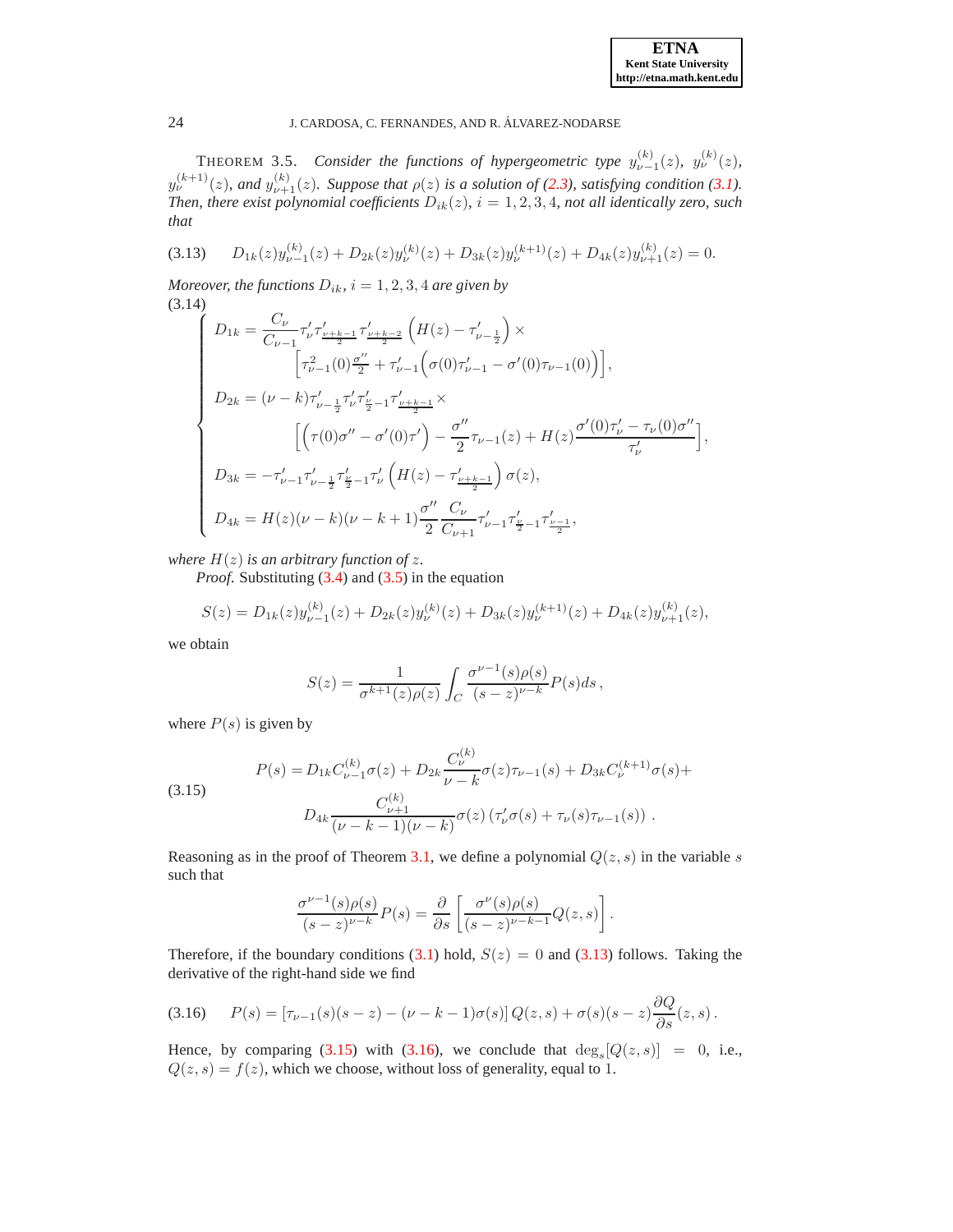Substituting the expansions [\(3.9\)](#page-4-4) of  $\tau_{\nu-1}(s)$ ,  $\tau_{\nu}(s)$ , and  $\sigma(s)$  in powers of  $s-z$  in [\(3.15\)](#page-7-2) and  $(3.16)$ , we obtain

$$
\begin{cases} D_{1k}C_{\nu-1}^{(k)} + D_{2k}\frac{C_{\nu}^{(k)}}{\nu-k}\tau_{\nu-1}(z) + D_{3k}(z)C_{\nu}^{(k+1)} + \\ D_{4k}\frac{C_{\nu+1}^{(k)}}{(\nu-k)(\nu-k+1)}\left[\tau_{\nu}^{\prime}\sigma(z)+\tau_{\nu}(z)\tau_{\nu-1}(z)\right]=-(\nu-k-1),\\[2mm] D_{2k}\frac{C_{\nu}^{(k)}}{\nu-k}\sigma(z)\tau_{\nu-1}^{\prime} + D_{3k}C_{\nu}^{(k+1)}\sigma^{\prime}(z) + D_{4k}\frac{C_{\nu+1}^{(k)}}{(\nu-k)(\nu-k+1)}\sigma(z)2\tau_{\nu}(z)\tau_{\nu-\frac{1}{2}}^{\prime}\\[2mm] =\tau_{k}(z),\\[2mm] D_{3k}C_{\nu}^{(k+1)}\frac{\sigma^{\prime\prime}}{2} + D_{4k}\frac{C_{\nu+1}^{(k)}}{(\nu-k)(\nu-k+1)}\sigma(z)\tau_{\nu}^{\prime}\tau_{\nu-\frac{1}{2}}^{\prime} =\tau_{\frac{\nu+k-1}{2}}^{\prime}. \end{cases}
$$

Assuming  $\sigma'' \neq 0$ , from last equation we get

$$
D_{3k}(z)C_{\nu}^{(k+1)} = \frac{2}{\sigma''}\left[\tau'_{\frac{\nu+k-1}{2}} - D_{4k}(z)\frac{C_{\nu+1}^{(k)}}{(\nu-k)(\nu-k+1)}\sigma(z)\tau'_{\nu}\tau'_{\nu-\frac{1}{2}}\right].
$$

Choosing now

$$
D_{4k}(z) = R(z)\tau'_{\frac{\nu+k-1}{2}}\frac{(\nu-k)(\nu-k+1)}{C_{\nu+1}^{(k)}\sigma(z)\tau'_{\nu}\tau'_{\nu-\frac{1}{2}}},
$$

where  $R(z)$  is an arbitrary function of z, we obtain

$$
D_{3k}(z)C_{\nu}^{(k+1)} = \frac{2}{\sigma''}\tau'_{\frac{\nu+k-1}{2}}(1 - R(z)),
$$

and therefore

$$
\label{eq:2} \left\{ \begin{aligned} &D_{4k}(z)=R(z)\tau'_{\frac{\nu+k-1}{2}}\frac{(\nu-k)(\nu-k+1)}{C_{\nu+1}^{(k)}\tau'_{\nu-\frac{1}{2}}},\\ &D_{3k}(z)C_{\nu}^{(k+1)}=\frac{2}{\sigma''}\tau'_{\frac{\nu+k-1}{2}}\Big(1-R(z)\Big)\sigma(z),\\ &D_{2k}(z)C_{\nu}^{(k)}=\frac{\nu-k}{\tau'_{\nu-1}}\left[2\bigg(\tau(0)-\frac{\sigma'(0)}{\sigma''}\tau'\bigg)-\tau_{\nu-1}(z)+2R(z)\tau'_{\frac{\nu+k-1}{2}}\left(\frac{\sigma'(0)}{\sigma''}-\frac{\tau_{\nu}(0)}{\tau'_{\nu}}\right)\right],\\ &D_{1k}(z)C_{\nu-1}^{(k)}=-\frac{\tau_{\nu-1}(z)}{\tau'_{\nu-1}}\left[\tau_{\nu-1}(z)-\frac{2}{\sigma''}\tau'_{\nu-1}+2R(z)\tau'_{\frac{\nu+k-1}{2}}\left(\frac{\sigma'(0)}{\sigma''}-\frac{\tau_{\nu}(0)}{\tau'_{\nu}}\right)\right]-\\ &(\nu-k-1)\sigma(z)-R(z)\tau'_{\frac{\nu+k-1}{2}}\frac{\tau'_{\nu}\sigma(z)+\tau_{\nu}(z)\tau_{\nu-1}(z)}{\tau'_{\nu}\tau'_{\nu-\frac{1}{2}}}-\frac{2}{\sigma''}\sigma(z)\tau'_{\frac{\nu+k-1}{2}}(1-R(z)). \end{aligned} \right.
$$

If we now substitute the above values  $D_{ik}$ ,  $i = 1, 2, 3, 4$ , in [\(3.13\)](#page-7-1), put  $R(z) = H(z)/\tau'_{\nu+k-1}$ , where  $H(z)$  is a function of z, and simplify the resulting expressions, we obtain the values  $(3.14)$ .  $\Box$ 

Notice that if we choose  $H(z)$  to be a polynomial in z, then the corresponding coefficients  $A_{ik}$ ,  $i = 1, 2, 3, 4$ , will be polynomials in z, too. Formulae [\(3.14\)](#page-7-4) are still valid, by analytic continuation, when  $\sigma'' = 0$ .

REMARK 3.6. In the case when  $\sigma'' = 0$ , from [\(3.14\)](#page-7-4), the following two cases apply.

**ETNA Kent State University http://etna.math.kent.edu**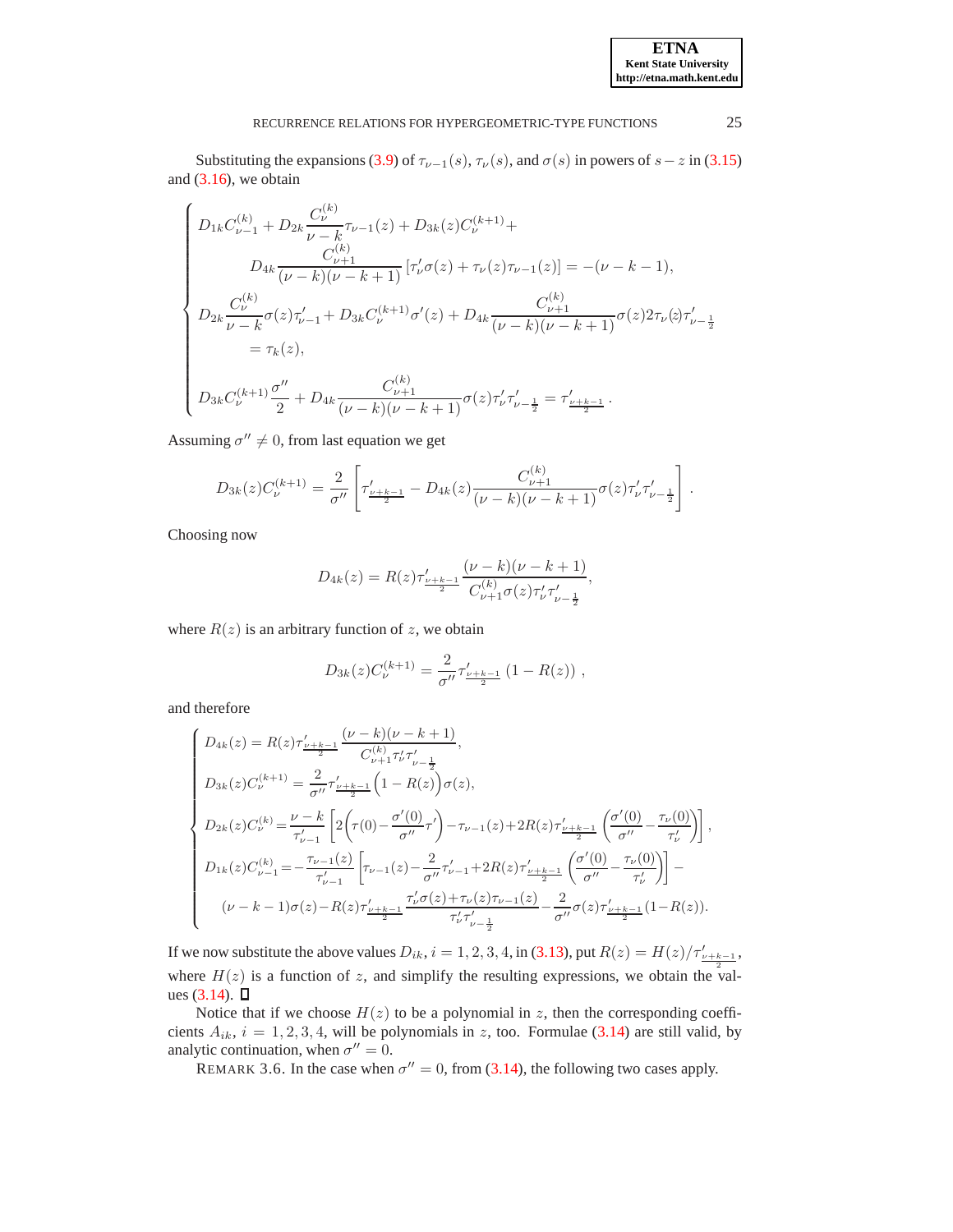1. If  $deg[\sigma(s)] = 1 \wedge deg[\tau(s)] = 1$ , then  $D_{4k}(z) = 0$ .

2. If 
$$
\deg[\sigma(s)] = 0 \wedge \deg[\tau(s)] = 1
$$
, then  $D_{2k}(z) = 0 = A_{4k}(z)$ .

Thus, a similar analysis yields

• in the first case,  $\sigma(s) = \sigma(z) + \sigma(s - z)$  and  $\tau(s) = \tau(z) + \tau'(s - z)$ 

$$
\begin{cases}\nD_{1k}(z) = \frac{2C_{\nu}}{C_{\nu-1}} \tau_{\nu}(z) (\tau' \sigma(z) - \sigma' \tau_{\nu-1}(z)), \\
D_{2k}(z) = (\nu - k) \sigma' \tau_{\nu}(z), \\
D_{3k}(z) = -2 \tau_{\frac{3\nu - k}{2}} \sigma(z), \\
D_{4k}(z) = \frac{C_{\nu}}{C_{\nu+1}} (\nu - k - 1)(\nu - k) \sigma';\n\end{cases}
$$

• in the second case  $\sigma(s) = \sigma(z)$  and  $\tau(s) = \tau(z) + \tau'(s - z)$ 

<span id="page-9-0"></span>
$$
\begin{cases}\nD_{1k}(z) = -\frac{C_{\nu}}{C_{\nu-1}}(\nu - k - 1)\tau'\sigma(z), \\
D_{2k}(z) = -(\nu - k)\tau(z), \\
D_{3k}(z) = \sigma(z), \\
D_{4k}(z) = \frac{C_{\nu}}{C_{\nu+1}}(\nu - k - 1)(\nu - k).\n\end{cases}
$$

**3.2. Three-term recurrence relations.** In general, in order to obtain three-term recurrence relations involving functions of hypergeometric type and their derivatives of any order, one could follow the technique described in the previous section; see, e.g., [\[25\]](#page-22-3). Here we will obtain several three-term recurrence relations that follow from Theorem [3.1](#page-3-7) (Corollaries [3.7–](#page-9-0) [3.9\)](#page-10-1), Theorem [3.3](#page-6-0) (Corollary [3.10\)](#page-10-2) and Theorem [3.5](#page-7-0) (Corollaries [3.11](#page-11-2)[–3.14\)](#page-11-1), when one of the coefficients  $A_{ik}(z)$ ,  $i = 1, 2, 3, 4$ , is chosen to be identically zero. Since the proofs of all Corollaries are quite similar we will include here only the first one.

COROLLARY 3.7.

<span id="page-9-2"></span><span id="page-9-1"></span>(3.17) 
$$
E_{1k}(z)y_{\nu}^{(k)}(z) + E_{2k}(z)y_{\nu}^{(k+1)}(z) + E_{3k}(z)y_{\nu+1}^{(k+1)}(z) = 0,
$$

$$
E_{1k}(z) = -\tau'_{\frac{\nu+k-1}{2}}\tau'_{\nu},
$$

$$
E_{2k}(z) = -\tau'_{\nu}\sigma'(0) + \frac{\sigma''}{2}(\tau_{\nu}(0) - \tau'_{\nu}z),
$$

$$
E_{3k}(z) = \frac{C_{\nu}}{C_{\nu+1}}\tau'_{\frac{\nu-1}{2}}.
$$

*Proof.* Using the fact that  $R(z)$  in Theorem [3.1](#page-3-7) is an arbitrary polynomial of z and putting  $R(z) = 2\sigma'(z)$ , we get  $A_{1k} = 0$ . Thus, relation [\(3.2\)](#page-3-4) becomes

$$
E_{1k}(z)y_{\nu}^{(k)}(z) + E_{2k}(z)y_{\nu}^{(k+1)}(z) + E_{3k}(z)y_{\nu+1}^{(k+1)}(z) = 0,
$$

where the coefficients  $E_{1k} = A_{2k}$ ,  $E_{2k} = A_{3k}$  and  $E_{3k} = A_{4k}$  are given by

$$
\left\{\begin{array}{l} E_{1k}(z)=-(\nu-k)\tau'_{\frac{\nu+k-1}{2}}\sigma''\sigma(z),\\ \\ E_{2k}(z)=\frac{\nu-k}{\tau'_{\nu}}\sigma''\sigma(z)\left[-\frac{1}{2}\left(2\tau'_{\nu}\sigma'(0)+\tau'_{\nu}\sigma''z-\tau_{\nu}(0)\sigma''\right)\right],\\ \\ E_{3k}(z)=(\nu-k)\frac{C_{\nu}}{C_{\nu+1}}\frac{\tau'_{\frac{\nu-1}{2}}}{\tau'_{\nu}}\sigma''\sigma(z).\end{array}\right.
$$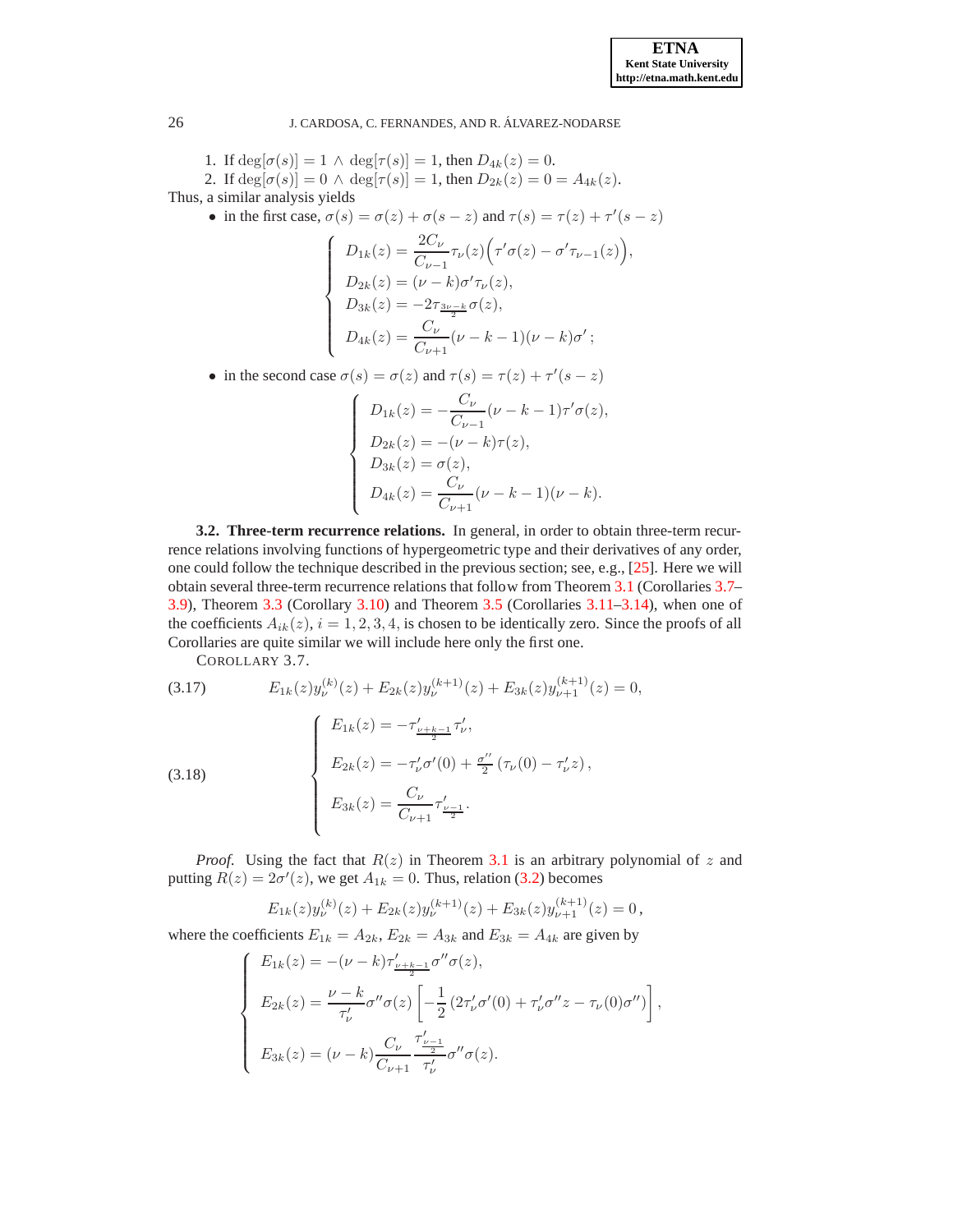<span id="page-10-0"></span>Hence, after some simplifications, we obtain [\(3.18\)](#page-9-1).  $\square$ 

The previous three-term recurrence relation was published in [\[9,](#page-21-8) relations (6)–(7), p. 663].

COROLLARY 3.8.

<span id="page-10-3"></span>(3.19) 
$$
F_{1k}(z)y_{\nu-1}^{(k)}(z) + F_{2k}(z)y_{\nu}^{(k)}(z) + F_{3k}(z)y_{\nu+1}^{(k+1)}(z) = 0,
$$

<span id="page-10-4"></span>
$$
(3.20)
$$
\n
$$
\begin{cases}\nF_{1k}(z) = \frac{C_{\nu}}{C_{\nu-1}} \tau'_{\frac{\nu+k-2}{2}} \left[ \tau_{\nu-1}(0) \left( \tau'_{\nu-1} \sigma'(0) - \frac{\sigma''}{2} \tau_{\nu-1}(0) \right) - \left( \tau'_{\nu-1} \right)^2 \sigma(0) \right] \times \\
\left( \frac{\sigma''}{2} \tau'_{\nu} z + \sigma'(0) \tau'_{\nu} - \frac{\sigma''}{2} \tau_{\nu}(0) \right), \\
F_{2k}(z) = (\nu - k) \tau'_{\frac{\nu}{2} - 1} \left( \frac{\sigma''}{2} \tau'_{\nu} z + \sigma'(0) \tau'_{\nu} - \frac{\sigma''}{2} \tau_{\nu}(0) \right) \times \\
\left( \frac{\sigma''}{2} \tau_{\nu-1}(0) - \sigma'(0) \tau'_{\nu-1} - \frac{\sigma''}{2} \tau'_{\nu-1} z \right) - \tau'_{\frac{\nu}{2} - 1} \tau'_{\frac{\nu+k-1}{2}} \tau'_{\nu-1} \tau'_{\nu} \sigma(z), \\
F_{3k}(z) = \frac{C_{\nu}}{C_{\nu+1}} \tau'_{\frac{\nu-1}{2}} \tau'_{\frac{\nu-1}{2}} \tau'_{\nu-1} \sigma(z).\n\end{cases}
$$

<span id="page-10-1"></span>COROLLARY 3.9.

$$
G_{1k}(z)y_{\nu-1}^{(k)}(z) + G_{2k}(z)y_{\nu}^{(k+1)}(z) + G_{3k}(z)y_{\nu+1}^{(k+1)}(z) = 0,
$$

$$
\left\{ \begin{aligned} G_{1k}(z) & = -\frac{C_{\nu}}{C_{\nu-1}} \tau'_{\frac{\nu+k-1}{2}} \tau'_{\frac{\nu+k-2}{2}} \tau'_{\nu} \Big[ \tau^2_{\nu-1}(0) \sigma'' - 2 \tau'_{\nu-1} \Big( \tau_{\nu-1}(0) \sigma'(0) - \tau'_{\nu-1} \sigma(0) \Big) \Big], \\ G_{2k}(z) & = \frac{\nu-k}{2} \tau'_{\frac{\nu}{2}-1} \Big( \tau_{\nu}(0) \sigma'' - 2 \sigma'(0) \tau'_{\nu} - \sigma'' \tau'_{\nu} z \Big) \times \\ & \Big( \tau_{\nu-1}(0) \sigma'' - 2 \sigma'(0) \tau'_{\nu-1} - \sigma'' \tau'_{\nu-1} z \Big) + 2 \tau'_{\frac{\nu}{2}-1} \tau'_{\frac{\nu+k-1}{2}} \tau'_{\nu-1} \tau'_{\nu} \sigma(z), \\ G_{3k}(z) & = (\nu-k) \frac{C_{\nu}}{C_{\nu+1}} \tau'_{\frac{\nu}{2}-1} \tau'_{\frac{\nu-1}{2}} \Big( \tau_{\nu-1}(0) \sigma'' - 2 \sigma'(0) \tau'_{\nu-1} - \sigma'' \tau'_{\nu-1} z \Big). \end{aligned} \right.
$$

<span id="page-10-2"></span>COROLLARY 3.10.

$$
I_{1k}(z)y_{\nu-1}^{(k+1)}(z) + I_{2k}(z)y_{\nu}^{(k)}(z) + I_{3k}(z)y_{\nu+1}^{(k+1)}(z) = 0,
$$

$$
\left\{\begin{array}{l} I_{1k}(z)=\displaystyle\frac{C_\nu}{C_{\nu-1}}\Big[\tau_{\nu-1}(0)\Big(\sigma'(0)\tau'_{\nu-1}-\displaystyle\frac{\sigma''}{2}\tau_{\nu-1}(0)\Big)-\big(\tau'_{\nu-1}\big)^2\,\sigma(0)\Big]\\ \quad\times\Big[\sigma'(0)\tau'_{\nu}-\frac{\sigma''}{2}\Big(\tau_{\nu}(0)-\tau'_{\nu}z\Big)\Big],\\[2mm] I_{2k}(z)=(\nu-k-1)\tau'_{\frac{\nu}{2}-1}\tau'_{\nu}\Big(\sigma'(0)\tau'_{\nu-1}-\frac{\sigma''}{2}\tau_{\nu-1}(0)\Big)+\tau_{\nu}(0)\tau'_{\frac{\nu}{2}-1}\tau'_{\frac{\nu+k}{2}}\tau'_{\nu-1}\\[2mm] \quad+ \tau'_{\frac{\nu}{2}-1}\tau'_{\nu-1}\tau'_{\nu-\frac{1}{2}}\tau'_{\nu}z,\\[2mm] I_{3k}(z)=-\displaystyle\frac{C_\nu}{C_{\nu+1}}\tau'_{\frac{\nu}{2}-1}\tau'_{\frac{\nu-1}{2}}\tau_{\nu-1}(z)\,. \end{array}\right.
$$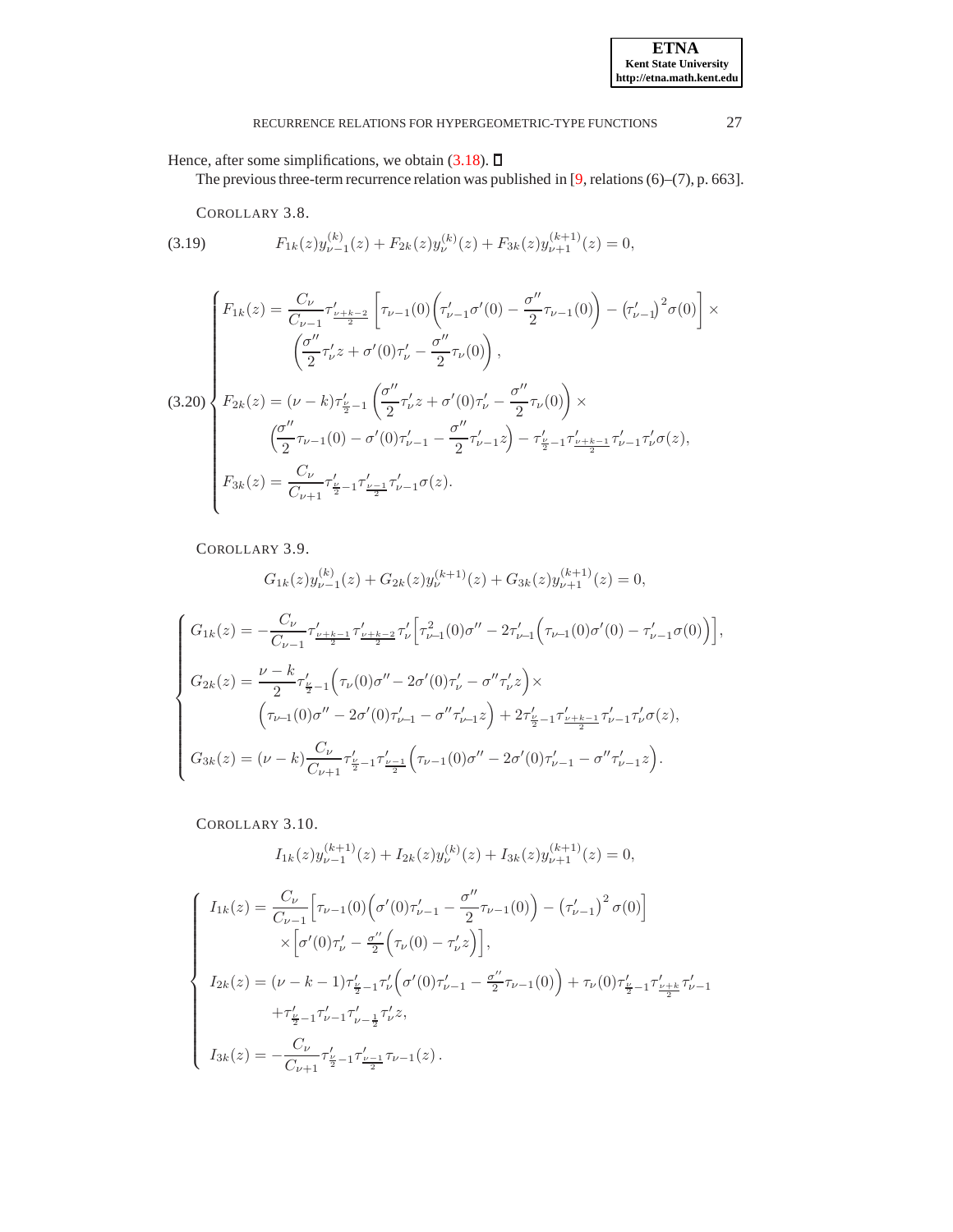,

### <span id="page-11-2"></span>28 J. CARDOSA, C. FERNANDES, AND R. ALVAREZ-NODARSE ´

COROLLARY 3.11.

$$
J_{1k}(z)y_{\nu-1}^{(k)}(z) + J_{2k}(z)y_{\nu}^{(k)}(z) + J_{3k}(z)y_{\nu+1}^{(k)}(z) = 0,
$$
  

$$
\begin{cases} J_{1k}(z) = \frac{C_{\nu}}{C_{\nu-1}} \tau_{\nu+\frac{k-2}{2}}' \tau_{\nu} \left[ \tau_{\nu-1}' \left( \sigma'(0)\tau_{\nu-1}(0) - \sigma(0)\tau_{\nu-1}' \right) - \tau_{\nu-1}^2(0) \frac{\sigma''}{2} \right] \\ J_{2k}(z) = -\tau_{\frac{\nu}{2}-1}' \tau_{\nu-\frac{1}{2}}' \left[ \tau_{\nu}' \tau_{\nu-1}' z + \tau' \tau_{2\nu-k}(0) + \sigma'' \left( k\tau(0) - \tau_{\nu(1-\nu)}(0) \right) \right], \\ J_{3k}(z) = (\nu - k + 1) \frac{C_{\nu}}{C_{\nu+1}} \tau_{\frac{\nu}{2}-1}' \tau_{\frac{\nu-1}{2}}' \tau_{\nu-1}' . \end{cases}
$$

<span id="page-11-0"></span>This Corollary was first published in [\[25,](#page-22-3) relations (5)–(8), p. 713] and it is nothing else than the *standard* three-term recurrence relation for the derivative of any order of the hypergeometric function.

COROLLARY 3.12.

$$
L_{1k}(z)y_{\nu}^{(k)}(z) + L_{2k}(z)y_{\nu}^{(k+1)}(z) + L_{3k}(z)y_{\nu+1}^{(k)}(z) = 0,
$$
  

$$
\begin{cases}L_{1k}(z) = \tau'_{\frac{\nu+k-1}{2}}\tau_{\nu}(z),\\L_{2k}(z) = \tau'_{\nu}\sigma(z),\\L_{3k}(z) = -(\nu - k + 1)\frac{C_{\nu}}{C_{\nu+1}}\tau'_{\frac{\nu-1}{2}}.\end{cases}
$$

<span id="page-11-3"></span>COROLLARY 3.13.

$$
M_{1k}(z)y_{\nu-1}^{(k)}(z) + M_{2k}(z)y_{\nu}^{(k)}(z) + M_{3k}(z)y_{\nu}^{(k+1)}(z) = 0,
$$

$$
\left\{ \begin{array}{l} M_{1k}(z)=-\frac{C_{\nu}}{C_{\nu-1}}\tau'_{\frac{\nu+k-2}{2}}\left[\tau_{\nu-1}^2(0)\frac{\sigma''}{2}+\tau'_{\nu-1}\Big(\sigma(0)\tau'_{\nu-1}-\sigma'(0)\tau_{\nu-1}(0)\Big)\right],\\ M_{2k}(z)=-\frac{\nu-k}{2}\tau'_{\frac{\nu}{2}-1}\tau'_{\nu-1}\left(\sigma''z+2\sigma'(0)-\sigma''\frac{\tau_{\nu-1}(0)}{\tau'_{\nu-1}}\right),\\ M_{3k}(z)=\tau'_{\frac{\nu}{2}-1}\tau'_{\nu-1}\sigma(z). \end{array} \right.
$$

<span id="page-11-1"></span>The above relation was first obtained in [\[7,](#page-21-6) relations (30)–(31), p. 717].

COROLLARY 3.14.

$$
N_{1k}(z)y_{\nu-1}^{(k)}(z) + N_{2k}(z)y_{\nu}^{(k+1)}(z) + N_{3k}(z)y_{\nu+1}^{(k)}(z) = 0,
$$

$$
\label{eq:11} \left\{ \begin{array}{l} N_{1k}(z)=\frac{C_{\nu}}{C_{\nu-1}}\tau_{\frac{\nu+k-2}{2}}'\tau_{\frac{\nu+k-1}{2}}'\\ \quad \ \ \times\Big[\tau_{\nu-1}(0)\left(2\sigma'(0)\tau_{\frac{\nu-1}{2}}'-\tau(0)\sigma''\right)-2\left(\tau_{\nu-1}'\right)^2\sigma(0)\Big]\tau_{\nu}(z),\\ \quad \ N_{2k}(z)=2\tau_{\frac{\nu}{2}-1}'\tau_{\nu-\frac{1}{2}}'\Big[\tau_{\nu}'\tau_{\nu-1}'z+\tau_{\nu}(0)\tau_{k-1}'+\tau_{\nu}'\sigma'(0)(\nu-k)\Big]\sigma(z),\\ \quad \ N_{3k}(z)=-(\nu-k)(\nu-k+1)\frac{C_{\nu}}{C_{\nu+1}}\tau_{\frac{\nu}{2}-1}'\tau_{\frac{\nu-1}{2}}'\Big[\sigma''\tau_{\nu-1}'z+2\sigma'(0)\tau_{\frac{\nu-1}{2}}'-\sigma''\tau(0)\Big]\,. \end{array} \right.
$$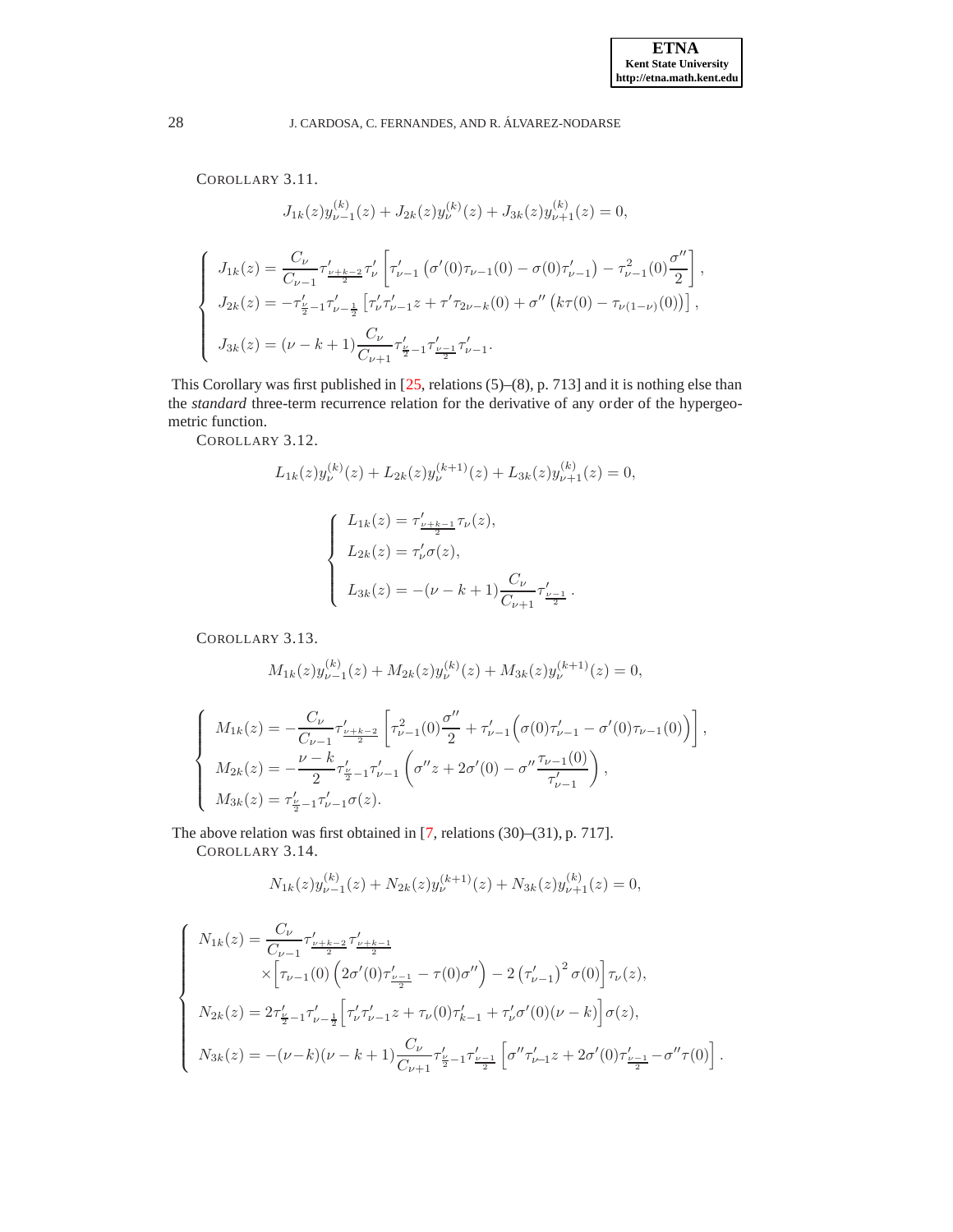REMARK 3.15. To conclude this section let us mention that, in spite of the fact that the Nikiforov and Uvarov method used here allows us to obtain the recurrence relations in Theorems [3.1](#page-3-7) and [3.3](#page-6-0) directly, in principle, Theorem [3.1](#page-3-7) can be obtained also by combining appropriately the known Corollaries [3.7](#page-9-0) and [3.13.](#page-11-3) In a similar way, it is possible to obtain Theorem [3.3](#page-6-0) by a suitable combination of Corollaries [3.7](#page-9-0) and [3.10.](#page-10-2) Finally, we point out that the Nikiforov and Uvarov technique is required in order to obtain the new Corollary [3.10.](#page-10-2)

### **4. Applications.**

<span id="page-12-0"></span>**4.1. Recurrence relations for hypergeometric-type functions.** We can reduce equation  $(1.1)$  to a canonical form by a linear change of independent variable. According to [\[15,](#page-21-3) [16\]](#page-21-13), there exist three different cases, corresponding to the different possibilities for the degree of  $\sigma$ :

<span id="page-12-1"></span>• deg 
$$
(\sigma(z)) = 2
$$
:  
(4.1) 
$$
z(1-z) u'' + [\gamma - (\alpha + \beta + 1)z] u' - \alpha \beta u = 0.
$$

This corresponds to equation  $(1.1)$  with

<span id="page-12-4"></span>(4.2) 
$$
\sigma(z) = z(1-z), \qquad \tau(z) = \gamma - (\alpha + \beta + 1)z, \qquad \lambda = -\alpha\beta.
$$

• deg  $(\sigma(z)) = 1$ : (4.3)  $z u'' + (\gamma - z) u' - \alpha u = 0.$ 

<span id="page-12-2"></span>This is equation  $(1.1)$  with

- <span id="page-12-5"></span>(4.4)  $\sigma(z) = z, \quad \tau(z) = \gamma - z, \quad \lambda = -\alpha.$
- deg  $(\sigma(z)) = 0$ :  $(4.5)$  $u'' - 2zu' + 2\nu u = 0$ .

<span id="page-12-3"></span>This corresponds to equation  $(1.1)$  with

<span id="page-12-6"></span>
$$
(4.6) \qquad \qquad \sigma(z) = 1, \qquad \tau(z) = -2z, \qquad \lambda = 2\nu \,.
$$

Equations [\(4.1\)](#page-12-1), [\(4.3\)](#page-12-2), and [\(4.5\)](#page-12-3) are known as the *hypergeometric*, *confluent hypergeometric*, and *Hermite* equations, respectively. Explicit solutions of these three different equations are well known; see, e.g., [\[15,](#page-21-3) [16\]](#page-21-13). In [\[15,](#page-21-3) §20, Section 2, p. 258] particular solutions were found using the corresponding integral representations: the hypergeometric  $F(\alpha, \beta, \gamma, z)$ , confluent hypergeometric  $F(\alpha, \gamma, z)$ , and Hermite  $H_{\nu}(z)$  functions. In terms of the generalized hyper-geometric notation [\[4\]](#page-21-16), the first two correspond to  ${}_2F_1(\alpha,\beta;\gamma;z)$  and  ${}_1F_1(\alpha;\gamma;z)$ , respectively. We will use, for these functions, the normalization considered in [\[15,](#page-21-3) §20, Section 2, p. 255].

We remark that if  $\sigma(z)$  has a double root, then the generalized hypergeometric-type equation can be reduced to an equation where the corresponding  $\sigma(z)$  is of degree one [\[15,](#page-21-3) pp. 3,4].

Here we will present recurrence relations that follow from Theorems [3.1,](#page-3-7) [3.3,](#page-6-0) and [3.5,](#page-7-0) and some particular examples from the corresponding Corollaries. In the sequel,  $R(z)$  represents an arbitrary function of z.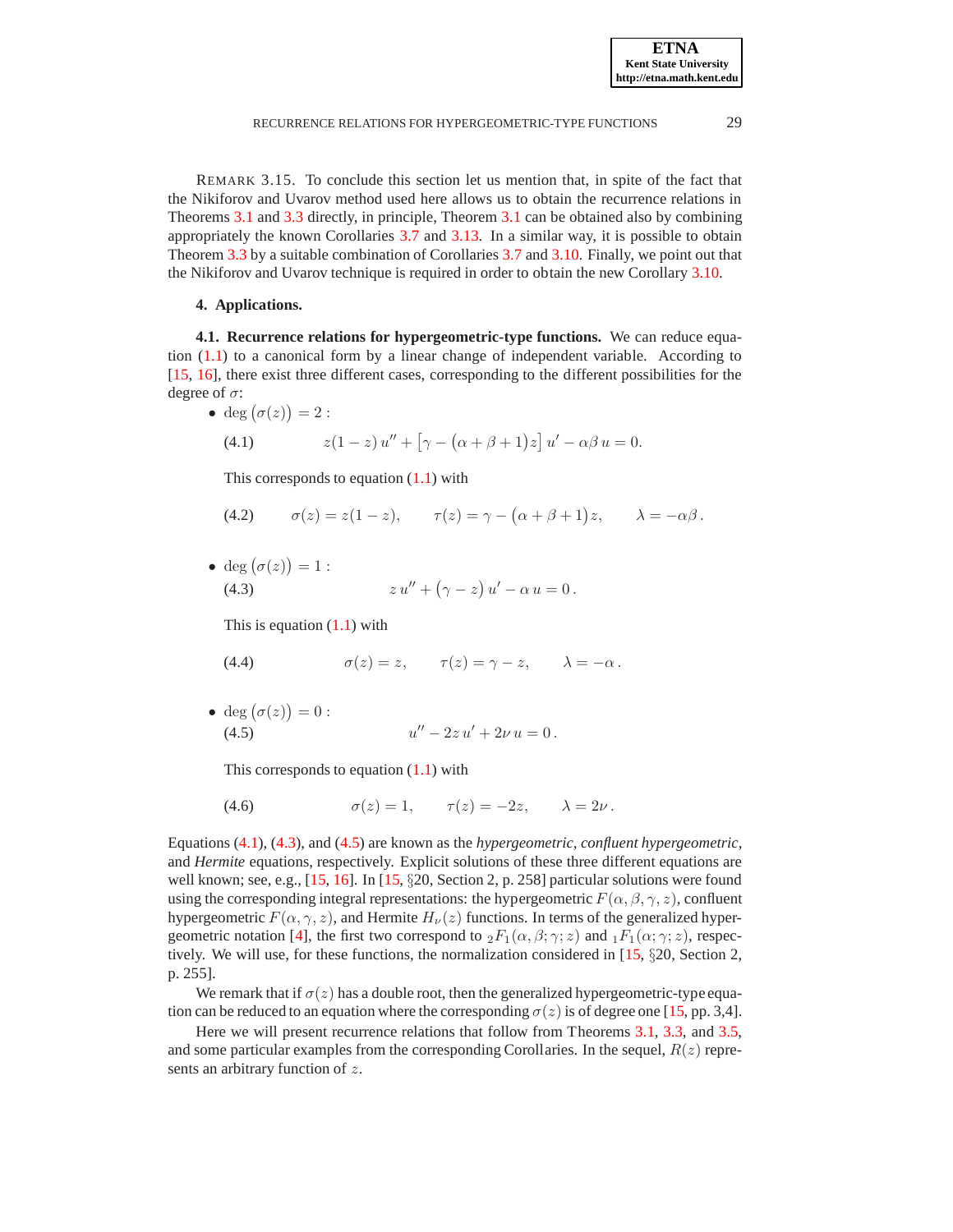

,

30 J. CARDOSA, C. FERNANDES, AND R. ALVAREZ-NODARSE ´

#### **4.1.1. Relations derived from Theorem [3.1.](#page-3-7)**

• *Hypergeometric equation*; see [\(4.1\)](#page-12-1) and [\(4.2\)](#page-12-4). From [\(4.2\)](#page-12-4) and [\(2.6\)](#page-2-3) it follows that  $\nu = -\alpha$  or  $\nu = -\beta$ . Choosing  $\nu = -\alpha$ , relation [\(3.2\)](#page-3-4) is fulfilled with

$$
\begin{cases}\nA_{1k}(z) = -\alpha(\alpha - 1)(\beta + k)(\beta + k - 1)(\beta - \gamma)(\beta - \alpha + 1)(R(z) - 1 + 2z), \\
A_{2k}(z) = (\alpha - 1)(\alpha + k)(\beta - 1)(\beta + k)(\beta - \alpha + 1)\times \\
& \{ (R(z) - 1 + 2z) \left[ (1 - 2z)(\beta - \alpha - 1) - ((\gamma - \alpha - 1) - (\beta - \alpha + 1)z) \right] - (\beta - \alpha - 1)z(1 - z) \}, \\
A_{3k}(z) = -(\alpha - 1)(\beta - 1)(\beta - \alpha - 1)z(1 - z)\times \\
& \left[ (\beta - \alpha + 1)(\beta + k)R(z) - (\alpha + k) \left( (\gamma - \alpha) - (\beta - \alpha + 1)z \right) - (\beta - \alpha)(\beta - \alpha + 1)(1 - 2z) \right] \\
A_{4k}(z) = (\alpha + k)\beta(\beta - 1)(\alpha - \gamma)(\beta - \alpha - 1)z(1 - z).\n\end{cases}
$$

• *Confluent hypergeometric equation*; see [\(4.3\)](#page-12-2) and [\(4.4\)](#page-12-5). Using [\(4.4\)](#page-12-5) and [\(2.6\)](#page-2-3) we find  $\nu = -\alpha$ , being relation [\(3.2\)](#page-3-4) fulfilled with

$$
A_{1k}(z) = -\alpha
$$
,  $A_{2k}(z) = \alpha + k$ ,  $A_{3k}(z) = z$ ,  $A_{4k}(z) = 0$ .

• *Hermite equation*; see [\(4.5\)](#page-12-3) and [\(4.6\)](#page-12-6). Using now [\(4.6\)](#page-12-6) and [\(2.6\)](#page-2-3) we conclude that  $\nu$  may be an arbitrary complex number and relation [\(3.2\)](#page-3-4) is fulfilled with

$$
A_{1k}(z) = -2\nu
$$
,  $A_{2k}(z) = 0$ ,  $A_{3k}(z) = 1$ ,  $A_{4k}(z) = 0$ .

#### **4.1.2. Relations derived from Theorem [3.3.](#page-6-0)**

• *Hypergeometric equation*; see [\(4.1\)](#page-12-1) and [\(4.2\)](#page-12-4). This corresponds to  $\nu = -\alpha$  (or  $\nu = -\beta$ ) and relation [\(3.11\)](#page-6-2) is fulfilled with

$$
\begin{cases}\nB_{1k}(z) = \alpha(\alpha - 1)\beta(\beta - \alpha + 1)(\beta - \alpha - 2)(R(z) - 1 + 2z),\nB_{2k}(z) = -(\alpha - 1)(\alpha + k)(\beta - 1)(\beta + k! - 1)(\beta - \alpha + 1)[(\beta - \gamma) - (\beta - \alpha - 1)(R(z) + z)],\nB_{3k}(z) = (\alpha - 1)(\beta - 1)[(\gamma - \alpha - 1) - (\beta - \alpha - 1)z] \times\n[(\beta - \alpha)(\beta - \alpha + 1)(1 - 2z) - R(z)(\beta + k - 1)(\beta - \alpha + 1) - (\alpha + k)((\gamma - \alpha) - (\beta - \alpha + 1)z)],\nB_{4k}(z) = -(\alpha + k)\beta(\beta - 1)(\gamma - \alpha)[(\gamma - \alpha - 1) - (\beta - \alpha - 1)z].\n\end{cases}
$$

• *Confluent hypergeometric equation*; see [\(4.3\)](#page-12-2) and [\(4.4\)](#page-12-5). This corresponds to  $\nu = -\alpha$  and relation [\(3.11\)](#page-6-2) is fulfilled with

$$
B_{1k}(z) = \alpha
$$
,  $B_{2k}(z) = -(\alpha + k)$ ,  $B_{3k}(z) = (\gamma - \alpha - 1) - z$ ,  $B_{4k}(z) = 0$ .

• *Hermite equation*; see [\(4.5\)](#page-12-3) and [\(4.6\)](#page-12-6). Relation [\(3.11\)](#page-6-2) is fulfilled, for an arbitrary complex number  $\nu$ , with

$$
B_{1k}(z) = \nu
$$
,  $B_{2k}(z) = \nu - k$ ,  $B_{3k}(z) = -z$ ,  $B_{4k}(z) = 0$ .

### **4.1.3. Relations derived from Theorem [3.5.](#page-7-0)**

• *Hypergeometric equation*; see [\(4.1\)](#page-12-1) and [\(4.2\)](#page-12-4). This corresponds to  $\nu = -\alpha$  (or  $\nu = -\beta$ ) and relation [\(3.13\)](#page-7-1) is fulfilled with

$$
\begin{cases}\nD_{1k}(z) = -\alpha(\alpha - 1)(\beta + k)(\beta + k - 1)(\beta - \gamma)(\beta - \alpha + 1)[R(z) - (\beta - \alpha)], \\
D_{2k}(z) = (\alpha - 1)(\alpha + k)(\beta - 1)(\beta + k)(\beta - \alpha) \times \\
& \left\{ \left[ (\beta - \gamma) - (\beta - \alpha - 1)z \right] (\beta - \alpha + 1) + R(z)(\beta - 3\alpha + 2\gamma + 1) \right\}, \\
D_{3k}(z) = (\alpha - 1)(\beta - 1)(\beta - \alpha - 1)(\beta - \alpha)(\beta - \alpha + 1)(R(z) - (\beta + k))z(1 - z), \\
D_{4k}(z) = R(z)(\alpha + k)(\alpha + k - 1)\beta(\beta - 1)(\gamma - \alpha)(\beta - \alpha - 1).\n\end{cases}
$$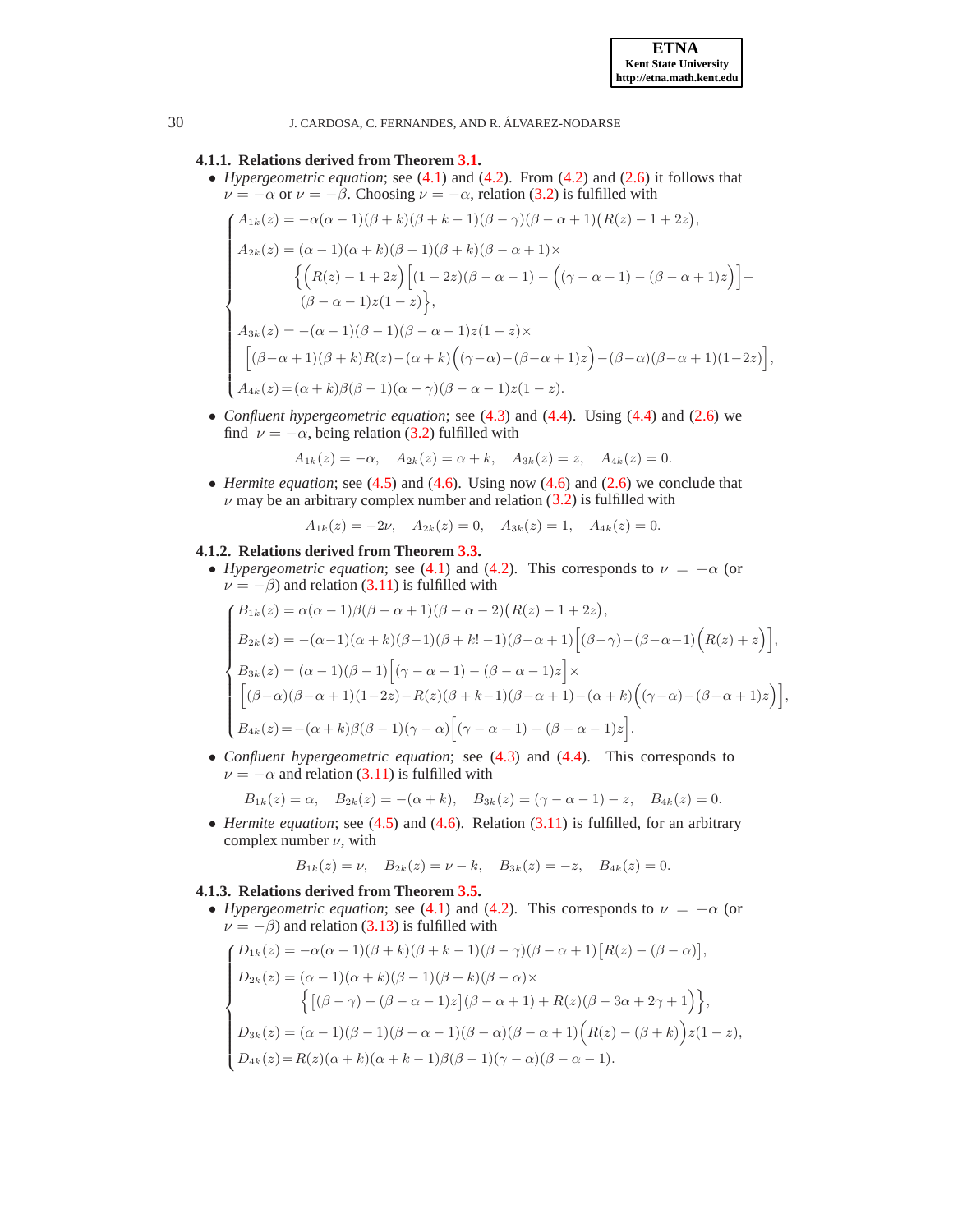• *Confluent hypergeometric equation*; see [\(4.3\)](#page-12-2) and [\(4.4\)](#page-12-5). This corresponds to  $\nu = -\alpha$  and relation [\(3.13\)](#page-7-1) is fulfilled with

$$
D_{1k}(z) = -\alpha
$$
,  $D_{2k}(z) = \alpha + k$ ,  $D_{3k}(z) = z$ ,  $D_{4k}(z) = 0$ .

• *Hermite equation*; see [\(4.5\)](#page-12-3) and [\(4.6\)](#page-12-6). This corresponds to  $\nu = -\alpha$  and relation [\(3.13\)](#page-7-1) is fulfilled with

$$
D_{1k}(z) = 2\nu
$$
,  $D_{2k}(z) = 0$ ,  $D_{3k}(z) = -1$ ,  $D_{4k}(z) = 0$ .

In the following we will put  $k = 1$  and use the identities [\[15,](#page-21-3) p. 261]

$$
{}_2F_1'(\alpha,\beta;\gamma;z)=\frac{\alpha\beta}{\gamma}\,{}_2F_1(\alpha+1,\beta+1;\gamma+1;z),\,\,{}_1F_1'(\alpha;\gamma;z)=\frac{\alpha}{\gamma}\,{}_1F_1(\alpha+1;\gamma+1;z).
$$

### **4.1.4. Relations derived from Corollary [3.7.](#page-9-0)**

• *Hypergeometric function*. This corresponds to  $\nu = -\alpha$  (or  $\nu = -\beta$ ). Substituting the quantities  $(4.2)$  in  $(3.17)$ – $(3.18)$ , we find the following recurrence relation for the hypergeometric function:

$$
\gamma(\alpha-\beta-1) \, {}_{2}F_{1}(\alpha,\beta;\gamma;z) + \beta(\alpha-\gamma) \, {}_{2}F_{1}(\alpha,\beta+1;\gamma+1;z) +
$$

$$
\alpha[(\beta-\gamma+1)+(\beta-\alpha+1)z] \, {}_{2}F_{1}(\alpha+1,\beta+1;\gamma+1;z) = 0.
$$

• *Confluent hypergeometric function*. This corresponds to  $\nu = -\alpha$ . Therefore, [\(3.17\)](#page-9-2)– [\(3.18\)](#page-9-1) yield, for the hypergeometric confluent function, the following recurrence relation

$$
\gamma_1 F_1(\alpha; \gamma; z) + (\gamma - \alpha) \, {}_1F_1(\alpha; \gamma + 1; z) + \alpha \, {}_1F_1(\alpha + 1; \gamma + 1; z) = 0.
$$

• *Hermite function*. Let  $\nu$  be an arbitrary complex number. Substituting [\(4.4\)](#page-12-5) in [\(3.17\)](#page-9-2)– [\(3.18\)](#page-9-1), we find the following very well known relation for the Hermite function:

$$
H'_{\nu+1}(z) = 2(\nu+1)H_{\nu}(z).
$$

Other recurrences relations can be obtained from the other Corollaries [3.8](#page-10-0)[–3.14.](#page-11-1) Since the technique is similar we just present here the resulting relations.

### **4.1.5. Relations derived from Corollary [3.8.](#page-10-0)**

• *Hypergeometric function.*

$$
\gamma \Big\{\alpha \big[ \big(\beta - \gamma + 1\big) - \big(\beta - \alpha + 1\big)z \big] \big[ \big(\beta - \gamma\big) - \big(\beta - \alpha - 1\big)z \big] -
$$
  

$$
\beta \big[ \big(\beta - \alpha\big)^2 - 1\big] z(1 - z) \Big\} {}_2F_1(\alpha, \beta; \gamma; z) +
$$
  

$$
\alpha \gamma \big( \beta - \gamma \big) \big[ \big(\beta - \alpha + 1\big)z - \big(\beta - \gamma + 1\big) \big] {}_2F_1(\alpha + 1, \beta; \gamma; z) +
$$
  

$$
\beta^2 \big( \alpha - \gamma \big) \big( \beta - \alpha - 1\big) z(1 - z) {}_2F_1(\alpha, \beta + 1; \gamma + 1; z) = 0.
$$

• *Confluent hypergeometric function.*

$$
-\gamma(\alpha+z) \, {}_1F_1(\alpha;\gamma;z) + (\gamma-\alpha) z \, {}_1F_1(\alpha;\gamma+1;z) + \alpha \gamma \, {}_1F_1(\alpha+1;\gamma;z) = 0.
$$

• *Hermite function.*

$$
H'_{\nu+1}(z) = 2(\nu+1)H_{\nu}(z).
$$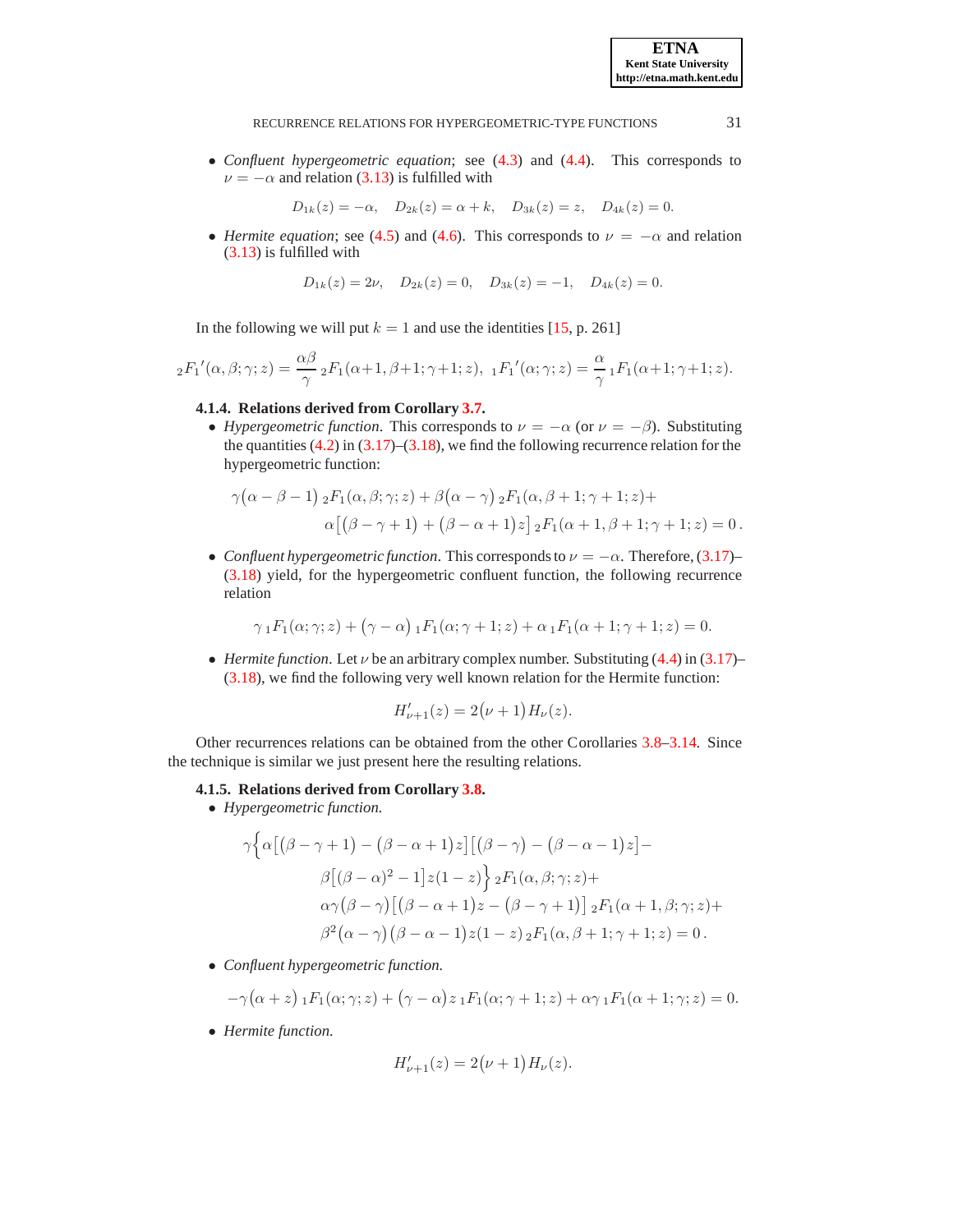### **4.1.6. Relations derived from Corollary [3.9.](#page-10-1)**

• *Hypergeometric function.*

$$
\beta \Big\{ \alpha \big[ (\beta - \gamma + 1) - (\beta - \alpha + 1)z \big] \big[ (\beta - \gamma) - (\beta - \alpha - 1)z \big] +
$$
  

$$
\beta \big[ (\beta - \alpha)^2 - 1 \big] z (1 - z) \Big\} {}_{2}F_1(\alpha + 1, \beta + 1; \gamma + 1; z) +
$$
  

$$
+ \beta \gamma (\beta - \gamma) (\beta - \alpha + 1) {}_{2}F_1(\alpha + 1, \beta; \gamma; z) -
$$
  

$$
\beta^2 (\alpha - \gamma) \big[ (\beta - \gamma) - (\beta - \alpha - 1)z \big] {}_{2}F_1(\alpha, \beta + 1; \gamma + 1; z) = 0.
$$

• *Confluent hypergeometric function.*

$$
-(\alpha + z) {}_1F_1(\alpha + 1; \gamma + 1; z) + (\alpha - \gamma) z {}_1F_1(\alpha; \gamma + 1; z) + \gamma {}_1F_1(\alpha + 1; \gamma; z) = 0.
$$

• *Hermite function.*

$$
H_{\nu}'(z) = 2\nu \, H_{\nu-1}(z).
$$

# **4.1.7. Relations derived from Corollary [3.10.](#page-10-2)**

• *Hypergeometric function.*

$$
\gamma(\beta - 1) \Big[ \big( \alpha + 1 \big) \big( \beta - \alpha + 1 \big) \big( \gamma - \beta \big) + \big( \gamma - \alpha \big) \big( \beta - \alpha - 1 \big) \big( \beta + 1 \big) -
$$
  

$$
(\beta - \alpha + 1) \big( \beta - \alpha \big) \big( \beta - \alpha - 1 \big) z \Big] {}_{2}F_{1}(\alpha, \beta; \gamma; z) +
$$
  

$$
\beta^{2}(\alpha - \gamma) \Big[ \big( \gamma - \alpha - 1 \big) - \big( \beta - \alpha - 1 \big) z \Big] {}_{2}F_{1}(\alpha, \beta + 1; \gamma + 1; z) +
$$
  

$$
\alpha \beta(\alpha + 1) \big( \gamma - \beta \big) \Big[ \big( \gamma - \beta - 1 \big) + \big( \beta - \alpha + 1 \big) z \Big] {}_{2}F_{1}(\alpha + 2, \beta + 1; \gamma + 1; z) = 0.
$$

• *Confluent hypergeometric function.*

$$
\gamma \Big[ \big( \gamma - 2\alpha - 1 \big) - z \Big] {}_1F_1(\alpha; \gamma; z) + \big( \alpha - \gamma \big) \Big[ \big( \gamma - \alpha - 1 \big) - z \Big] {}_1F_1(\alpha; \gamma + 1; z) +
$$
  
 
$$
\alpha \big( \alpha + 1 \big) {}_1F_1(\alpha + 2; \gamma + 1; z) = 0.
$$

• *Hermite function.*

$$
H'_{\nu+1}(z) = 2(\nu+1) H_{\nu}(z).
$$

### <span id="page-15-0"></span>**4.1.8. Relations derived from Corollary [3.11.](#page-11-2)**

• *Hypergeometric function.*

$$
(\beta - 1)(\gamma - \alpha)(\beta - \alpha - 1) {}_{2}F_{1}(\alpha - 1, \beta; \gamma; z) +
$$
  

$$
(\beta - \alpha)\left\{ [(\beta - \alpha)^{2} - 1]z - (\alpha + \beta + 1)(\gamma - 2\alpha) + 2(\gamma - \alpha(\alpha + 1)) \right\} {}_{2}F_{1}(\alpha, \beta; \gamma; z) +
$$
  

$$
\alpha(\beta - \alpha + 1)(\gamma - \beta) {}_{2}F_{1}(\alpha + 1, \beta; \gamma; z) = 0.
$$

• *Confluent hypergeometric function.*

$$
(\gamma - \alpha) \, {}_1F_1(\alpha - 1; \gamma; z) + \left[ z - (\gamma - 2\alpha) \right] {}_1F_1(\alpha; \gamma; z) - \alpha {}_1F_1(\alpha + 1; \gamma; z) = 0.
$$

• *Hermite function.*

$$
H_{\nu+1}(z) - 2z H_{\nu}(z) + 2\nu H_{\nu-1}(z) = 0.
$$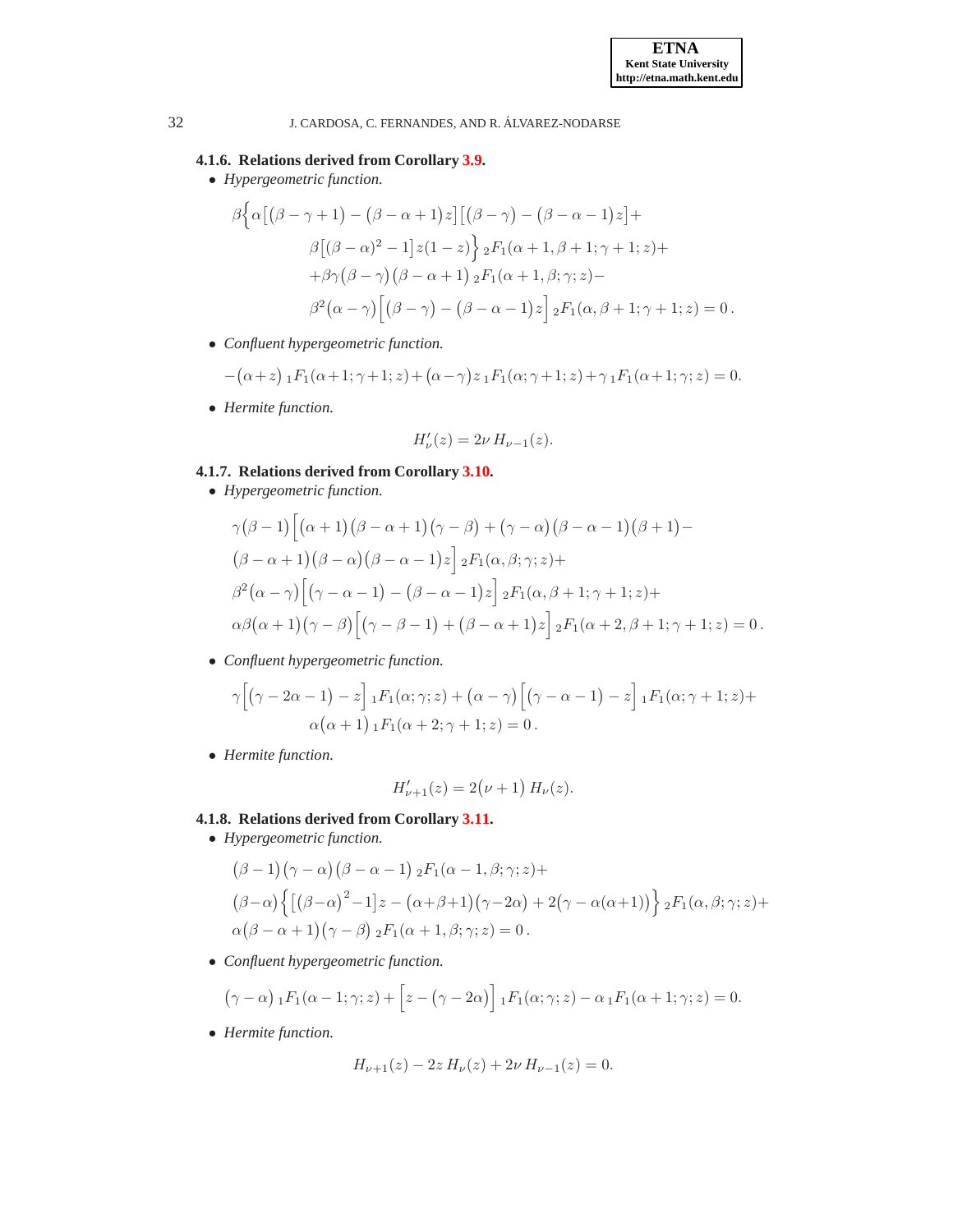#### **4.1.9. Relations derived from Corollary [3.12.](#page-11-0)**

• *Hypergeometric function.*

$$
\beta \gamma (\alpha - \gamma) {}_{2}F_{1}(\alpha - 1, \beta; \gamma; z) + \gamma (\beta - 1) [(\gamma - \alpha) - (\beta - \alpha + 1) z] {}_{2}F_{1}(\alpha, \beta; \gamma; z) +
$$
  

$$
\alpha \beta (\beta - \alpha + 1) z (1 - z) {}_{2}F_{1}(\alpha + 1, \beta + 1; \gamma + 1; z) = 0.
$$

• *Confluent hypergeometric function.*

$$
\gamma(\alpha-\gamma) \, {}_1F_1(\alpha-1;\gamma;z) + \gamma \Big[ \big(\gamma-\alpha\big)-z \Big] \, {}_1F_1(\alpha;\gamma;z) + \alpha z \, {}_1F_1(\alpha+1;\gamma+1;z) = 0.
$$

• *Hermite function.*

$$
H_{\nu+1}(z) - 2z H_{\nu}(z) + H_{\nu}'(z) = 0.
$$

### **4.1.10. Relations derived from Corollary [3.13.](#page-11-3)**

• *Hypergeometric function.*

$$
\gamma [(\gamma - \beta) + (\beta - \alpha - 1)z] {}_{2}F_{1}(\alpha, \beta; \gamma; z) + \gamma (\beta - \gamma) {}_{2}F_{1}(\alpha + 1, \beta; \gamma; z) - \beta (\beta - \alpha - 1)z(1 - z) {}_{2}F_{1}(\alpha + 1, \beta + 1; \gamma + 1; z) = 0.
$$

• *Confluent hypergeometric function.*

$$
\gamma_1 F_1(\alpha + 1; \gamma; z) - \gamma_1 F_1(\alpha; \gamma; z) - z_1 F_1(\alpha + 1; \gamma + 1; z) = 0.
$$

• *Hermite function.*

$$
H_{\nu}'(z) = 2\nu H_{\nu-1}(z).
$$

### **4.1.11. Relations derived from Corollary [3.14.](#page-11-1)**

• *Hypergeometric function.*

$$
\beta(\alpha - \gamma) [(\gamma - \beta) + (\beta - \alpha - 1)z] {}_{2}F_{1}(\alpha - 1, \beta; \gamma; z) +
$$
  
\n
$$
\gamma(\gamma - \beta) (\beta - \alpha - 1) [(\gamma - \alpha) - (\beta - \alpha + 1)z] {}_{2}F_{1}(\alpha + 1, \beta; \gamma; z) +
$$
  
\n
$$
\beta(\beta - \alpha) \{ [(\beta - \alpha)^{2} - 1] z + 2\alpha\beta - \gamma(\alpha + \beta - 1) \} {}_{2}F_{1}(\alpha + 1, \beta + 1; \gamma + 1; z) = 0.
$$

• *Confluent hypergeometric function.*

$$
\gamma(\gamma - \alpha) \, {}_1F_1(\alpha - 1; \gamma; z) - \gamma \Big( (\gamma - \alpha) - z \Big) \, {}_1F_1(\alpha + 1; \gamma; z) +
$$

$$
\beta z (\gamma - z) \, {}_1F_1(\alpha + 1; \gamma + 1; z) = 0 \, .
$$

• *Hermite function.*

$$
H_{\nu}'(z) = 2\nu \, H_{\nu-1}(z).
$$

<span id="page-16-0"></span>REMARK 4.1. Notice that we can interchange  $\alpha$  and  $\beta$  in [\(4.1\)](#page-12-1). Therefore, several other recurrence relations can be obtained by interchanging  $\alpha$  and  $\beta$  in all relations obtained from Corollaries [3.7–](#page-9-0)[3.14](#page-11-1) corresponding to the hypergeometric equation [\(4.1\)](#page-12-1). Notice also that the relation derived in Section [4.1.8](#page-15-0) for the confluent hypergeometric function was first published in [\[15,](#page-21-3) p. 267].

REMARK 4.2. Notice that the Bessel equation

$$
z2u'' + zu' + (z2 – \nu2) u = 0,
$$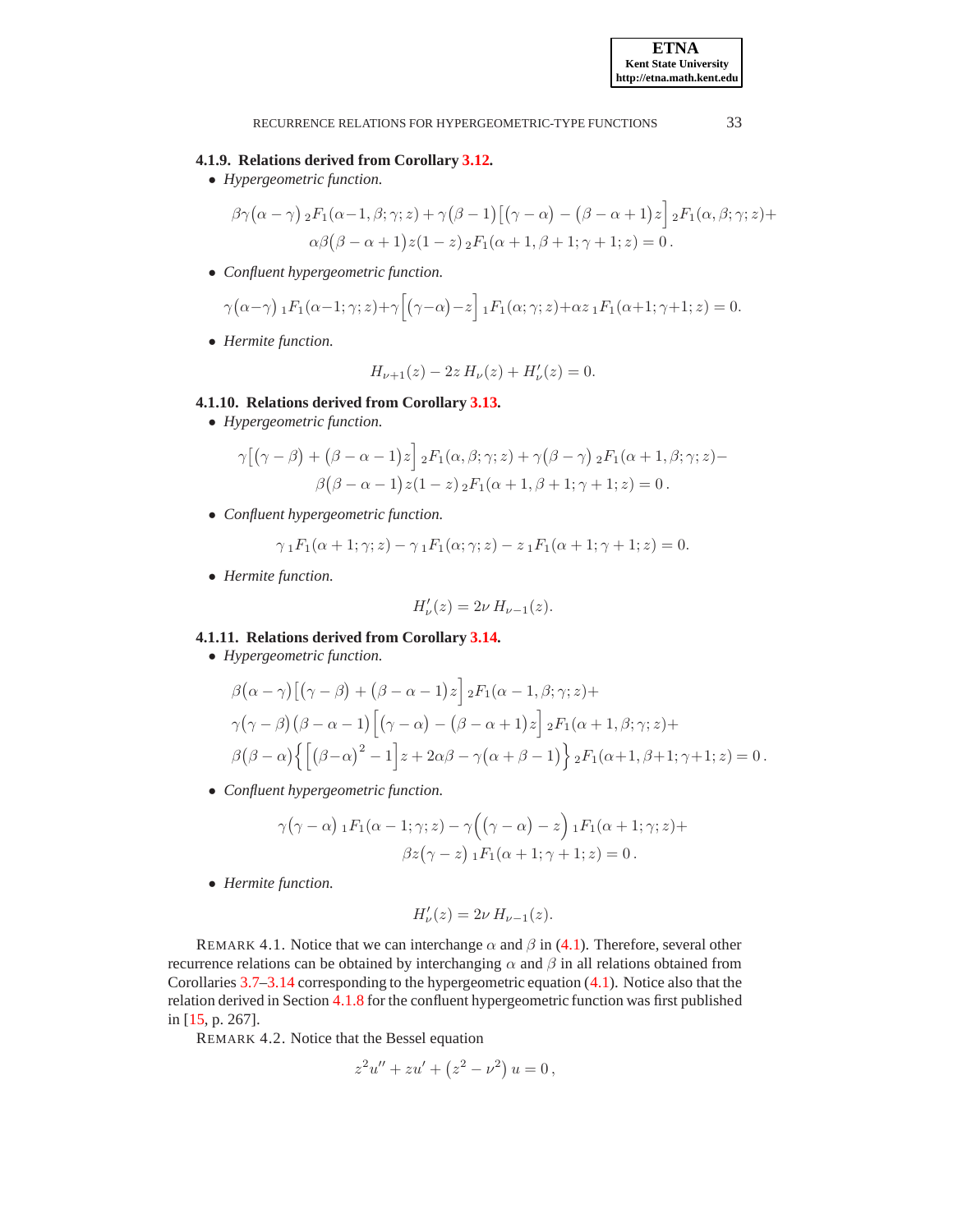whose solutions  $u_{\nu} \equiv \mathcal{Z}_{\nu}$  are called the *Bessel functions of order*  $\nu$ , can be transformed, by the change of the dependent variable  $u = \phi(z)y$ , where  $\phi(z) = z^{\nu}e^{iz}$  [\[15,](#page-21-3) p. 202] into the equation

$$
z2y'' + (2iz + 2\nu + 1)y' + i(2\nu + 1)y = 0,
$$

i.e., into the hypergeometric confluent differential equation [\(4.3\)](#page-12-2) with  $\gamma = 2\nu + 1$  and  $\alpha = \nu + \frac{1}{2}$ ; see [\[15,](#page-21-3) p. 254]. Then, the recurrence relations for the solutions of the hypergeometric confluent differential equation can be used for generating several recurrence relations for the Bessel functions.

REMARK 4.3. The Airy function is a solution of the equation

$$
u'' + zu = 0,
$$

which is a particular case of the Lommel equation

$$
v'' + \frac{1 - 2\alpha}{z}v' + \left[\left(\beta\gamma z^{\gamma - 1}\right)^2 + \frac{\alpha^2 - \nu^2\gamma^2}{z^2}\right]v = 0.
$$

Its solutions can be expressed in terms of the Bessel function  $\mathcal{Z}_{\nu}$  of order  $\nu$  by  $v(z) = z^{\alpha} \mathcal{Z}_{\nu} (\beta z^{\gamma})$ , with  $\alpha = \frac{1}{2}, \nu = \frac{1}{3}, \beta = \frac{2}{3}$ , and  $\gamma = \frac{3}{2}$ , and therefore, the recurrence relations for the Airy functions follow from the recurrences of the Bessel functions; see Remark [4.2.](#page-16-0)

<span id="page-17-1"></span>**4.2. Recurrences for polynomials of hypergeometric type.** The polynomials of hypergeometric type  $p_n(z) := y_n(z)$  are particular cases of the functions of hypergeometric type  $y_{\nu}(z)$  when the parameter  $\nu = n$  is a non-negative integer, being  $p_n(z) := y_n(z)$  a particular solution of the equation [\(1.1\)](#page-0-0) where  $\lambda$  is given by [\(2.1\)](#page-2-1). They can be represented by the Rodrigues formula [\(2.2\)](#page-2-5), where  $B_n$  are normalizing constants and  $\rho(z)$  satisfies the Pearson equation  $(2.3)$ , or by their integral representation  $(2.4)$ , where

<span id="page-17-2"></span>
$$
(4.7) \tC_n = \frac{n!B_n}{2\pi i}.
$$

If  $a_n$  denotes the leading coefficient of the polynomial  $y_n(z)$ , then (see [\[15\]](#page-21-3))

<span id="page-17-0"></span>(4.8) 
$$
a_n = B_n \prod_{m=0}^{n-1} \tau'_{\frac{n+m-1}{2}}, \quad a_0 = B_0.
$$

If  $a_n = 1$ , then  $y_n(z)$  is said to be a *monic* polynomial.

The polynomials of hypergeometric type are the classical polynomials, i.e., the Hermite  $H_n(z)$ , Laguerre  $L_n^{\alpha}(z)$ , and Jacobi  $P_n^{\alpha,\beta}(z)$  polynomials.

A very important property of the orthogonal polynomials is the three-term recurrence relation

$$
zp_n(z) = \alpha_n p_{n+1}(z) + \beta_n p_n(z) + \gamma_n p_{n-1}(z).
$$

For computing the coefficients  $\alpha_n$ ,  $\beta_n$ , and  $\gamma_n$ , we can use Corollary [3.11](#page-11-2) with  $k = 0$  as it has been done in [\[25\]](#page-22-3). Other important properties of these polynomials are the so-called raising and lowering operators (see, e.g., [\[1\]](#page-21-17)) that can be obtained from Corollaries [3.12](#page-11-0) and [3.13,](#page-11-3) respectively. Since they were studied using this method in [\[20\]](#page-21-18), we will omit them here.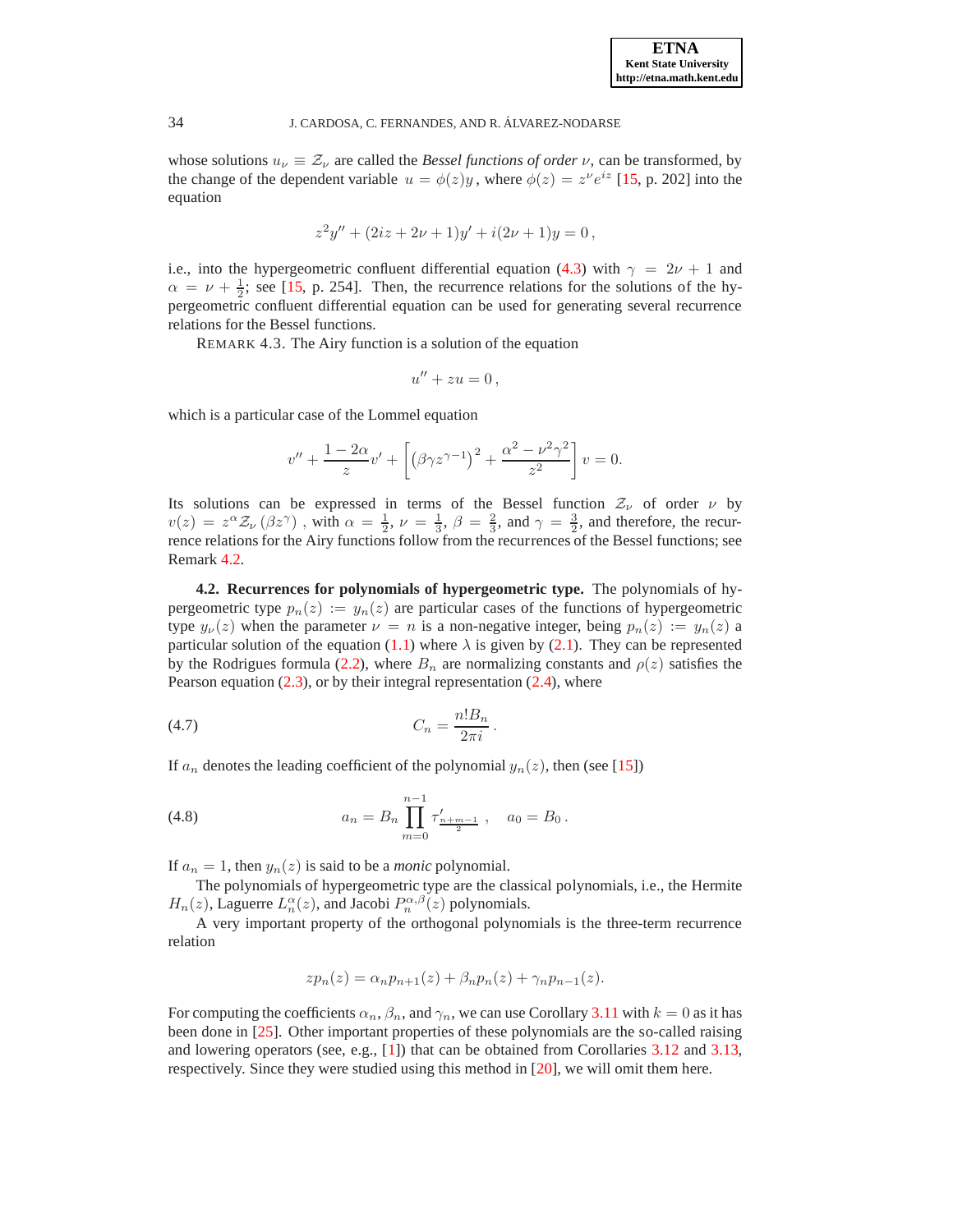<span id="page-18-4"></span>

| $P_n(z)$    | $H_n(z)$             | $L_n^{\alpha}(z)$  | $P_n^{\alpha,\beta}(z)$                   |
|-------------|----------------------|--------------------|-------------------------------------------|
| $\sigma(z)$ | 1                    | $\tilde{z}$        | $1 - z^2$                                 |
| $\tau(z)$   | $-2z$                | $-z+\alpha+1$      | $-(\alpha + \beta + 2)z + \beta - \alpha$ |
| $\lambda_n$ | 2n                   | $\boldsymbol{n}$   | $n(n+\alpha+\beta+1)$                     |
| $\rho(z)$   | $e^{-z^2}$           | $z^{\alpha}e^{-z}$ | $(1-z)^{\alpha}(1+z)^{\beta}$             |
|             |                      | $\alpha > -1$      | $\alpha, \beta > -1$                      |
| $B_n$       | $\frac{(-1)^n}{2^n}$ | $(-1)^n$           | $(-1)^n$<br>$(n+\alpha+\beta+1)n$         |

TABLE 4.1 *The classical orthogonal polynomials*

Here we will study another recurrence relation. Namely, the so-called structure relation by Marcellán et. al [\[14\]](#page-21-19),

<span id="page-18-2"></span>(4.9) 
$$
P_n(z) = \frac{P'_{n+1}(z)}{n+1} + r_n \frac{P'_n(z)}{n} + s_n \frac{P'_{n-1}(z)}{n-1}, \quad n \ge 2,
$$

where  $r_n$  and  $s_n$  are some constants. This relation constitutes another characterization theorem for the classical orthogonal polynomials. A complete study of such structure relations was done in [\[1\]](#page-21-17).

<span id="page-18-3"></span>COROLLARY 4.4. *For the monic hypergeometric-type polynomials, the following recurrence relation holds*

<span id="page-18-0"></span>(4.10) 
$$
\hat{y}_n(z) = \hat{A}_1(z)\hat{y}_{n+1}'(z) + \hat{A}_2(z)\hat{y}_n'(z) + \hat{A}_3(z)\hat{y}_{n-1}'(z),
$$

where the coefficients,  $\hat{A}_i$ ,  $i = 1, 2, 3$ , are given by

<span id="page-18-1"></span>(4.11) 
$$
\begin{cases}\n\hat{A}_1(z) = \frac{1}{n+1}, \\
\hat{A}_2(z) = \frac{1}{2} \frac{(\tau'_{n-1}\tau_n(0) + \tau_{n-1}(0)\tau'_n)\sigma'' - 2\sigma'(0)\tau'_n\tau'_{n-1}}{\tau'_n\tau'_{n-\frac{1}{2}}\tau'_{n-1}}, \\
\hat{A}_3(z) = \left(1 - \frac{\tau'_{n-1}}{\tau'_{n-\frac{1}{2}}}\right) \frac{2\tau'_{n-1}(\tau'_{n-1}\sigma(0) - \tau_{n-1}(0)\sigma'(0)) + \tau_{n-1}^2(0)\sigma''}{2(\tau'_{n-1})^2\tau'_{n-\frac{3}{2}}}.\n\end{cases}
$$

*Proof.* Since  $R(z)$  in Theorem [3.3](#page-6-0) is an arbitrary polynomial in z, we will define the function  $Q(z)$ , such that

$$
R(z) = 2\sigma'(z) - \sigma'' \frac{\tau_{\nu-1}(z)}{\tau'_{\nu-1}} \frac{2 + Q(z)}{2}.
$$

**ETNA Kent State University http://etna.math.kent.edu**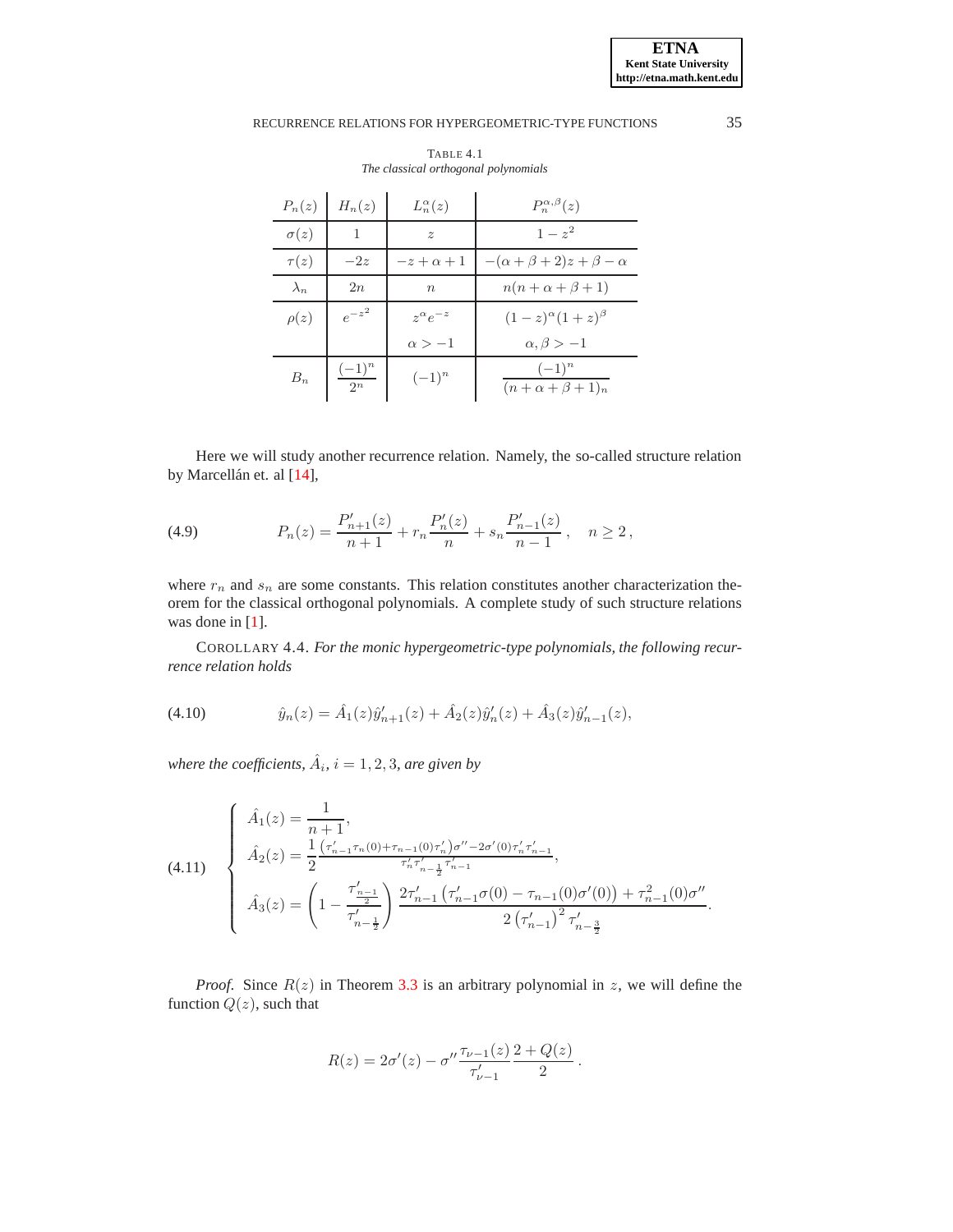Then [\(3.11\)](#page-6-2) holds and the corresponding coefficients,  $A_{ik}(z)$ ,  $i = 1, 2, 3, 4$ , become

$$
\begin{cases}\nA_{1k}(z) = \frac{C_{\nu}}{C_{\nu-1}} \frac{2 + Q(z)}{Q(z)} \frac{2\tau'_{\nu-1}(\tau_{\nu-1}(0)\sigma'(0) - \tau'_{\nu-1}\sigma(0)) - \tau^2_{\nu-1}(0)\sigma''}{2(\nu - k)\tau'_{\nu-1}\tau'_{\frac{\nu}{2}-1}} \\
A_{2k}(z) = 1, \\
A_{3k}(z) = \frac{1}{(\nu - k)Q(z)} \frac{(\nu - k)\tau'_{\nu-1}(\tau_{\nu}(z)\sigma'' - 2\sigma'(z)\tau'_{\nu}) - \tau_{\nu-1}(z)(2 + Q(z))\tau'_{\nu}\tau'_{\frac{\nu+k-1}{2}}}{\tau'_{\nu}\tau'_{\nu-1}\tau'_{\frac{\nu+k-1}{2}}}, \\
A_{4k}(z) = \frac{1}{Q(z)} \frac{C_{\nu}}{C_{\nu+1}} \frac{2\tau'_{\frac{\nu-1}{2}}}{\tau'_{\nu}\tau'_{\frac{\nu+k-1}{2}}}\n\end{cases}
$$

Since the polynomials are monic, by [\(4.8\)](#page-17-0),  $B_n = \left(\prod_{m=0}^{n-1} \tau_{\frac{n+m-1}{2}}^m\right)$  $\Big)^{-1}$ . Then choosing  $Q(z) = -2\tau_{n-\frac{1}{2}}^{\prime}/\tau_{\frac{n-1}{2}}^{\prime}$  and setting  $k = 0$ , the equations (3.1) transform into [\(4.10\)](#page-18-0), whereas [\(3.12\)](#page-6-1) leads to [\(4.11\)](#page-18-1). Notice that in [\(4.9\)](#page-18-2),  $r_n = n\hat{A}_2$  and  $s_n = (n-1)\hat{A}_3$ .

We obtain from formulas  $(4.10)$ – $(4.11)$  of Corollary [4.4](#page-18-3) the following identities,

$$
H_n(z) = \frac{1}{n+1} H'_{n+1}(z), \qquad L_n^{\alpha}(z) = \frac{1}{n+1} (L_{n+1}^{\alpha})'(z) + (L_n^{\alpha})'(z),
$$
  

$$
P_n^{\alpha,\beta}(z) = \frac{1}{n+1} (P_{n+1}^{\alpha,\beta})'(z) + \frac{2(\alpha-\beta)}{(2n+\alpha+\beta)(2n+2+\alpha+\beta)} (P_n^{\alpha,\beta})'(z)
$$
  

$$
-\frac{4n(n+\alpha)(n+\beta)}{(2n+\alpha+\beta-1)(2n+\alpha+\beta)^2(2n+\alpha+\beta+1)} (P_{n-1}^{\alpha,\beta})'(z),
$$

for the Hermite, Laguerre, and Jacobi polynomials, respectively.

**4.3. Further examples.** In this section we will present several relations for the classical polynomials that follow from the Theorems [3.1,](#page-3-7) [3.3,](#page-6-0) and [3.5.](#page-7-0) In order to obtain the following relations, where  $R(z)$  represents an arbitrary function of  $z$ ; see Section [4.2](#page-17-1) and Table [4.1.](#page-18-4)

# **4.3.1. Relations derived from Theorem [3.1.](#page-3-7)**

### • *Jacobi polynomials.*

$$
\begin{cases}\nA_{1k}(z) = 4n(n+1)(\alpha+n)(\beta+n)(\alpha+\beta+n)(\alpha+\beta+n+k)(\alpha+\beta+n+k+1)\times \\
(\alpha+\beta+2n+2)(R(z)+4z), \\
A_{2k}(z) = (n+1)(n-k)(\alpha+\beta+n)(\alpha+\beta+n+k+1)(\alpha+\beta+2n-1)(\alpha+\beta+2n)\times \\
(\alpha+\beta+2n+2)\Big[\Big(R(z)+4z\Big)\Big((\beta-\alpha)+(\alpha+\beta+2n)z\Big)+(\alpha+\beta+2n)(1-z^2\Big)\Big], \\
A_{3k}(z) = (n+1)\Big[(\alpha+\beta+n+k+1)(\alpha+\beta+2n+2)R(z)+ \\
2(n-k)\Big((\beta-\alpha)-(\alpha+\beta+2n+2)z\Big)+4(\alpha+\beta+2n+1)(\alpha+\beta+2n+2)z\Big]\times \\
(\alpha+\beta+n)(\alpha+\beta+2n-1)(\alpha+\beta+2n)^2(1-z^2), \\
A_{4k}(z) = -2(n-k)(\alpha+\beta+n)(\alpha+\beta+2n-1)(\alpha+\beta+2n)^2(\alpha+\beta+2n+1)\times \\
(\alpha+\beta+2n+2)(1-z^2).\n\end{cases}
$$

• *Laguerre polynomials.*

$$
A_{1k}(z) = -n(\alpha + n), \quad A_{2k}(z) = -(n - k), \quad A_{3k}(z) = z, \quad A_{4k}(z) = 0.
$$

• *Hermite polynomials.*

$$
A_{1k}(z) = -n
$$
,  $A_{2k}(z) = 0$ ,  $A_{3k}(z) = 1$ ,  $A_{4k}(z) = 0$ .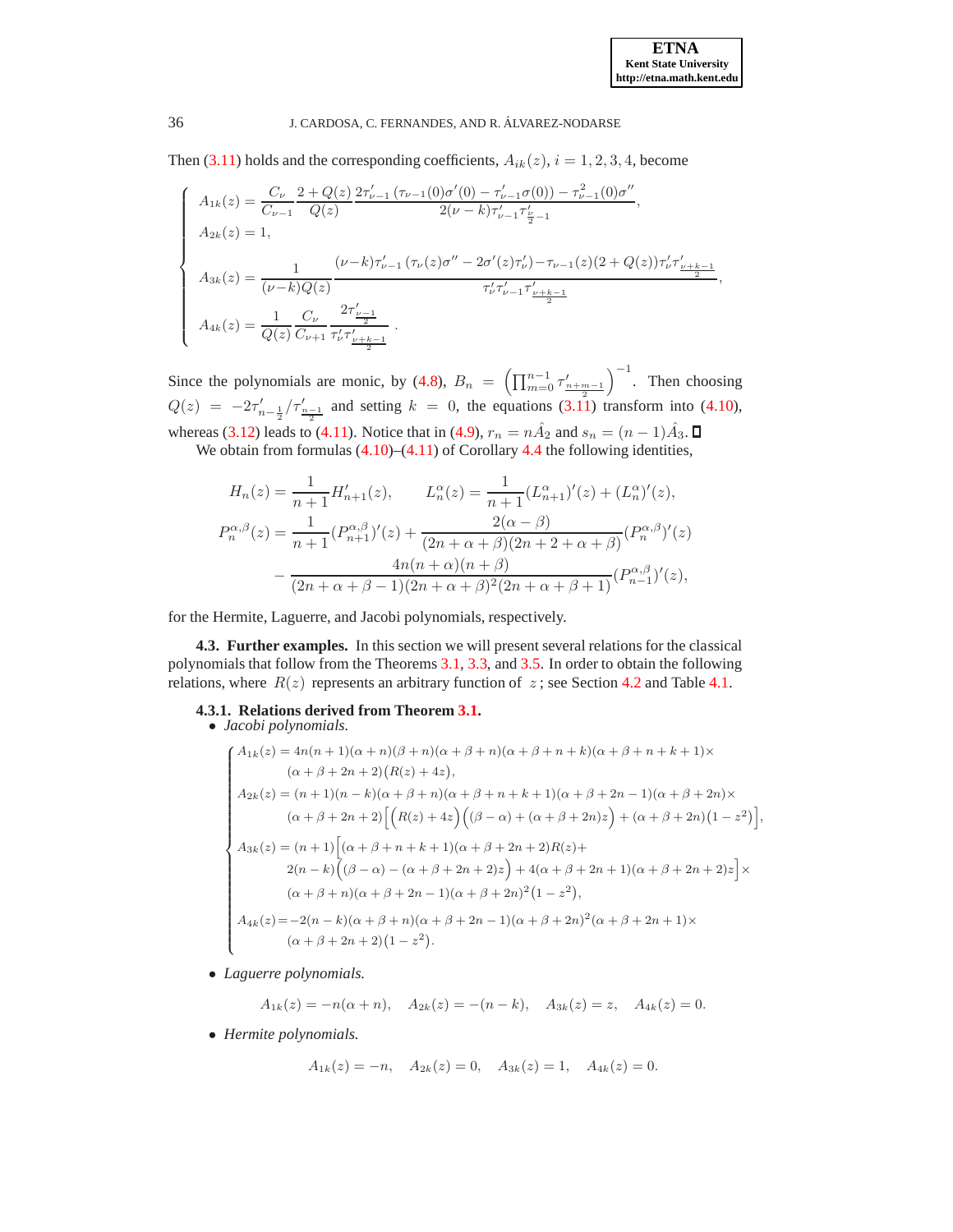### **4.3.2. Relations derived from Theorem [3.3.](#page-6-0)**

• *Jacobi polynomials.*

$$
\begin{cases}\nA_{1k}(z) = 4n(n+1)(\alpha+n)(\beta+n)(\alpha+\beta+n)(\alpha+\beta+n+k+1)\times \\
(\alpha+\beta+2n+2)(R(z)+4z), \\
A_{2k}(z) = -(n-k)(\alpha+\beta+n)(\alpha+\beta+n+k+1)(\alpha+\beta+2n-1)(\alpha+\beta+2n)\times \\
(\alpha+\beta+2n+2)[R(z)(\alpha+\beta+2n)+2((\beta-\alpha)+(\alpha+\beta+2n-2)z)], \\
A_{3k}(z) = (\alpha+\beta+n)(\alpha+\beta+2n-1)(\alpha+\beta+2n)((\beta-\alpha)-(\alpha+\beta+2n)z)\times \\
[2(n-k)((\beta-\alpha)-(\alpha+\beta+2n+2)z)-(\alpha+\beta+2n+2)\times \\
((\alpha+\beta+n+k+1)R(z)-4(\alpha+\beta+2n)z)], \\
A_{4k}(z) = -(n-k)(\alpha+\beta+n)(\alpha+\beta+2n-1)(\alpha+\beta+2n)(\alpha+\beta+2n+1)\times \\
(\alpha+\beta+2n+2)((\beta-\alpha)-(\alpha+\beta+2n)z).\n\end{cases}
$$

• *Laguerre polynomials.*

$$
A_{1k}(z) = -n(\alpha + n), \quad A_{2k}(z) = n - k, \quad A_{3k}(z) = -(\alpha + n - z), A_{4k}(z) = 0.
$$

• *Hermite polynomials.*

$$
A_{1k}(z) = -n
$$
,  $A_{2k}(z) = -2(n-k)$ ,  $A_{3k}(z) = 2$ ,  $A_{4k}(z) = 0$ .

### **4.3.3. Relations derived from Theorem [3.5.](#page-7-0)**

## • *Jacobi polynomials.*

$$
\begin{cases}\nA_{1k}(z) = 4n(n+1)(\alpha+n)(\beta+n)(\alpha+\beta+n)(\alpha+\beta+n+k)(\alpha+\beta+n+k+1)\times \\
(\alpha+\beta+2n+2)\Big(R(z)+(\alpha+\beta+2n+1)\Big),\\
A_{2k}(z) = (n-k)(n+1)(\alpha+\beta+n)(\alpha+\beta+n+k+1)(\alpha+\beta+2n-1)(\alpha+\beta+2n)\times \\
(\alpha+\beta+2n+1))\Big[\Big((\beta-\alpha)+(\alpha+\beta+2n)z\Big)(\alpha+\beta+2n+2)-2(\beta-\alpha)R(z)\Big],\\
A_{3k}(z) = -(n+1)(\alpha+\beta+n)(\alpha+\beta+2n-1)(\alpha+\beta+2n)^2(\alpha+\beta+2n+1)\times \\
(\alpha+\beta+2n+2)\Big(R(z)+(\alpha+\beta+n+k+1)\Big)(1-z^2),\\
A_{4k}(z) = -2R(z)(n-k)(n-k+1)(\alpha+\beta+n)(\alpha+\beta+2n-1)(\alpha+\beta+2n)^2\times \\
(\alpha+\beta+2n+1)(\alpha+\beta+2n+2).\n\end{cases}
$$

• *Laguerre polynomials.*

$$
A_{1k}(z) = n(\alpha + n), \quad A_{2k}(z) = n - k, \quad A_{3k}(z) = -z, \quad A_{4k}(z) = 0.
$$

• *Hermite polynomials.*

$$
A_{1k}(z) = n
$$
,  $A_{2k}(z) = 0$ ,  $A_{3k}(z) = -1$ ,  $A_{4k}(z) = 0$ .

**4.3.4. A known identity for the Laguerre polynomials.** To conclude this paper, we derive a very well-known formula for the Laguerre polynomials using the method described here. Putting  $k = 0$  in relations [\(3.19\)](#page-10-3)–[\(3.20\)](#page-10-4), for the Laguerre polynomials, we obtain

<span id="page-20-0"></span>(4.12) 
$$
A_1(x)L_{n-1}^{(\alpha)}(x) + A_2(x)L_n^{(\alpha)}(x) + A_3(x)\left(L_{n+1}^{(\alpha)}(x)\right)' = 0,
$$

where, by [\(4.7\)](#page-17-2), the coefficients,  $A_i$ ,  $i = 1, 2, 3$ , are given by

$$
A_1(x) = \alpha + n
$$
,  $A_2(x) = x - n$ ,  $A_3(x) = x$ .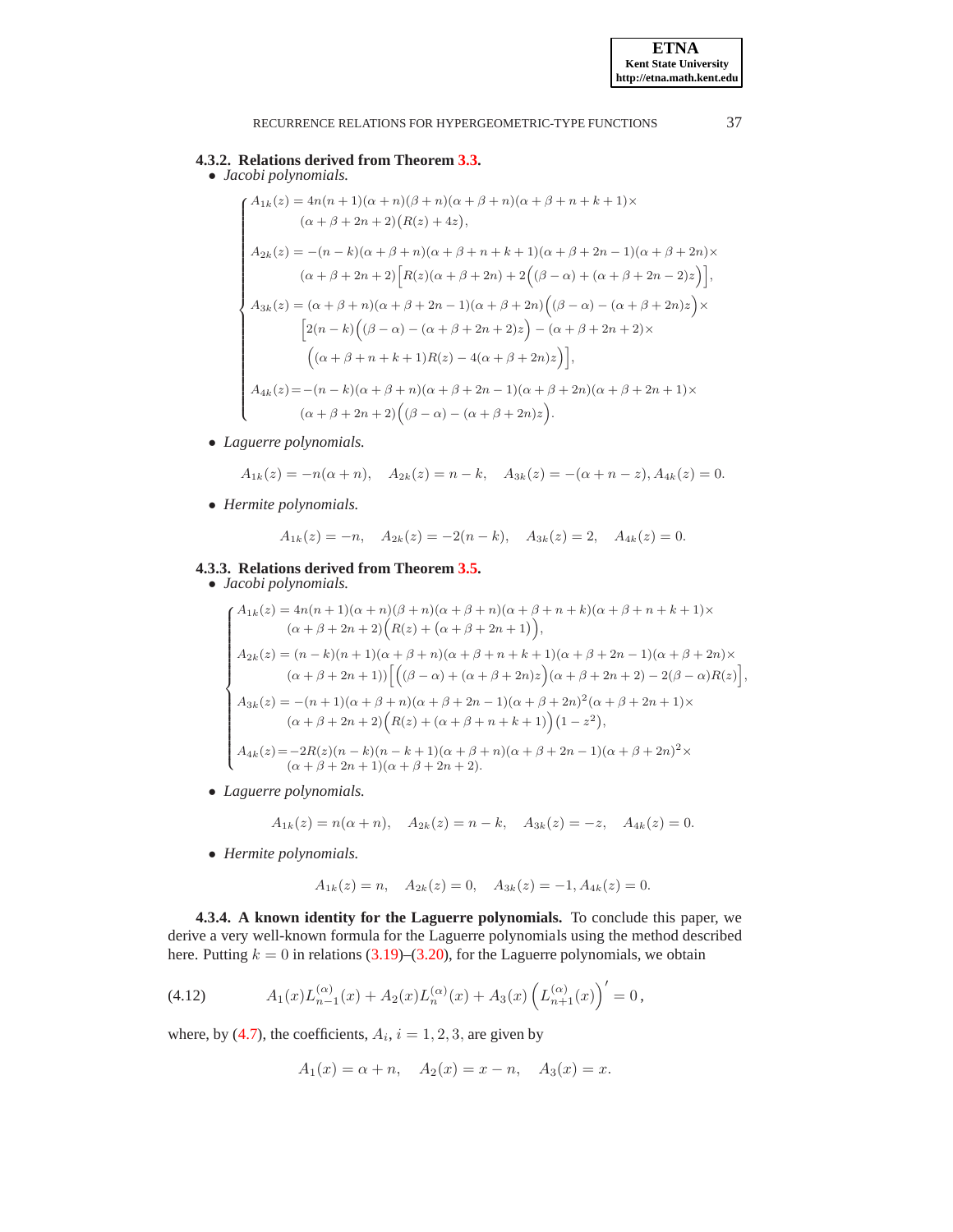Then, [\(4.12\)](#page-20-0) leads to the well-known formula for the Laguerre polynomials,

$$
x\left(L_{n+1}^{(\alpha)}(x)\right)' = (n-x)L_n^{(\alpha)}(x) - (\alpha+n)L_{n-1}^{(\alpha)}(x).
$$

Let us also point out that for Jacobi polynomials, if one considers, in Theorem [3.5,](#page-7-0)  $k = 0$ ,  $\nu = n$ , and  $C_n = \frac{n! B_n}{2\pi i}$ , then the corresponding coefficients solution [\(3.13\)](#page-7-1) gives the four-term recurrence relation stated in [[26,](#page-22-4) Corollary 1.1, p. 729].

**Acknowledgments.** The authors thank J.S. Dehesa and J.C. Petronilho for interesting discussions, and they also thank the anonymous referees for their valuable comments and suggestions that helped us to improve the paper. The authors were partially supported by the MEC of Spain under the grant MTM2006-13000-C03-01 and PAI under the grant FQM-0262 and P06-FQM-01735 (RAN) and CMUC from Universidade de Coimbra (JLC).

#### REFERENCES

- <span id="page-21-17"></span><span id="page-21-9"></span>[1] R. A´ LVAREZ-NODARSE,*On characterizations of classical polynomials*, J. Comput. Appl. Math., 196 (2006), pp. 320–337.
- [2] R. A´ LVAREZ-NODARSE, J. L. CARDOSO, AND N. R. QUINTERO, *On recurrence relations for radial wave functions for the N-th dimensional oscillators and hydrogenlike atoms: analytical and numerical study*, Electron. Trans. Numer. Anal., 24 (2006), pp. 7–23. <http://etna.math.kent.edu/vol.24.2006/pp7-23.dir/>.
- <span id="page-21-0"></span>[3] V. G. BAGROV AND D. M. GITMAN, *Exact Solutions of Relativistic Wave Equations*, Kluwer Press, Dordrecht, 1990.
- <span id="page-21-16"></span><span id="page-21-4"></span>[4] W. N. BAILEY, *Generalized Hypergeometric Series*, Cambridge Tracts in Mathematics and Mathematical Physics, Vol. 32, London, Cambridge University Press, VII, 108 S., 1935.
- [5] J. L. CARDOSO AND R. A´ LVAREZ-NODARSE, *Recurrence relations for radial wave functions for the* N*-th dimensional oscillators and hydrogenlike atoms*, J. Phys. A: Math. Gen., 36 (2003), pp. 2055–2068.
- <span id="page-21-5"></span>[6] J. S. DEHESA, W. VAN ASSCHE, AND R. J. YAÑEZ, *Information entropy of classical orthogonal polynomials and their application to the harmonic oscillator and Coulomb potentials*, Methods Appl. Anal., 4 (1997), pp. 91–110.
- <span id="page-21-6"></span>[7] J. S. DEHESA AND R. J. YAÑEZ, *Fundamental recurrence relations of functions of hypergeometric type and their derivatives of any order*, Nuovo Cimento B (11), 109 (1994), pp. 711–723.
- <span id="page-21-7"></span>[8] J. S. DEHESA, R. J. YAÑEZ, M. PEREZ-VICTORIA, AND A. SARSA, *Non-linear characterizations for functions of hypergeometric type and their derivatives of any order*, J. Math. Anal. Appl., 184 (1994), pp. 35–43.
- <span id="page-21-8"></span>[9] J. S. DEHESA, R. J. YAÑEZ, A. ZARSO, AND J. A. AGUILAR, *New linear relationships of hypergeometrictype functions with applications to orthogonal polynomial*, Rend. Mat. Appl., VII. Ser. 13 (1993), pp. 661–671.
- <span id="page-21-15"></span><span id="page-21-10"></span>[10] J. W. DETTMAN, *Applied Complex Variables,* Dover Publications Inc., New York, 1984.
- <span id="page-21-14"></span>[11] W. GAUTSCHI, *Computational aspects of three-term recurrence relations*, SIAM Rev., 9 (1967), pp. 24–82.
- [12] W. KOEPF, *Hypergeometric Summation. An Algorithmic Approach to Summation and Special Function Identities*, Vieweg, Braunschweig/Wiesbaden, 1998.
- <span id="page-21-1"></span>[13] G. LEVAI, *A class of exactly solvable potentials related to the Jacobi polynomials*, J. Phys. A: Math. Gen., 24 (1991), pp. 131–146.
- <span id="page-21-19"></span>[14] F. MARCELLÁN, A. BRANQUINHO, AND J. PETRONILHO, *Classical orthogonal polynomials: a functional approach*, Acta Appl. Math., 34 (1994), pp. 283–303.
- <span id="page-21-13"></span><span id="page-21-3"></span>[15] A. F. NIKIFOROV AND V. B. UVAROV, *Special Functions of Mathematical Physics*, Birkhäuser, Basel, 1988.
- <span id="page-21-11"></span>[16] E. D. RAINVILLE, *Special Functions,* The MacMillan Company, New York, 1960.
- [17] A. GIL, J. SEGURA, AND N. M. TEMME, *The ABC of hyper recursions*, J. Comput. Appl. Math., 190 (2006), pp. 270–286.
- <span id="page-21-12"></span>[18] A. GIL, J. SEGURA, AND N. M. TEMME, *Numerically satisfactory solutions of hypergeometric recursions*, Math. Comp., 76 (2007), pp. 1449–1468.
- <span id="page-21-18"></span><span id="page-21-2"></span>[19] C. A. SINGH AND T. H. DEVI, *Exactly solvable non-shape invariant potentials*, Phys. Lett. A, 171 (1992), pp. 249–252.
- [20] S. K. SUSLOV, *On the theory of difference analogues of special functions of hypergeometric type (Russian)*, Uspekhi Mat. Nauk, 44 (1989), pp. 185–226; translation in Russian Math. Surveys, 44 (1989), pp. 227– 278.